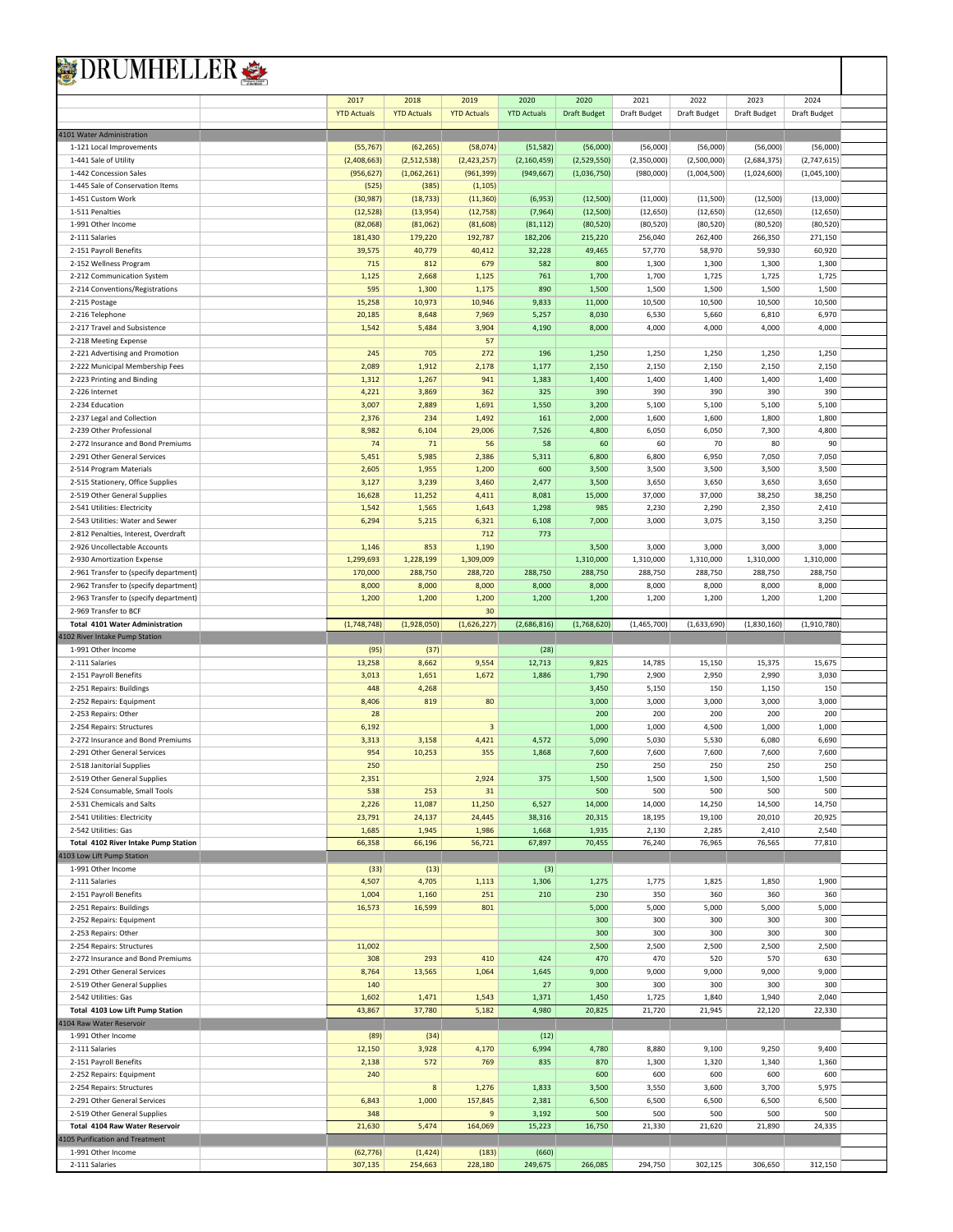| <b>YTD Actuals</b><br><b>YTD Actuals</b><br><b>YTD Actuals</b><br><b>YTD Actuals</b><br><b>Draft Budget</b><br>Draft Budget<br><b>Draft Budget</b><br>Draft Budget<br>Draft Budget<br>52,904<br>39,188<br>48,400<br>63,630<br>2-151 Payroll Benefits<br>62,357<br>43,667<br>62,400<br>64,640<br>65,650<br>2-152 Wellness Program<br>829<br>792<br>250<br>1,277<br>800<br>1,780<br>1,780<br>1,780<br>1,780<br>2,800<br>2,550<br>2,680<br>2-216 Telephone<br>3,368<br>3,003<br>2,652<br>2,197<br>2,500<br>2,610<br>1,041<br>714<br>800<br>800<br>800<br>800<br>800<br>2-221 Advertising and Promotion<br>300<br>100<br>100<br>100<br>100<br>100<br>2-222 Municipal Membership Fees<br>10,000<br>10,000<br>10,000<br>10,000<br>10,000<br>2-239 Other Professional<br>1,444<br>2,880<br>2,929<br>2,929<br>783<br>3,025<br>3,025<br>2-241 Janitorial Services<br>3,025<br>3,025<br>3,025<br>7,150<br>7,150<br>2-251 Repairs: Buildings<br>24,268<br>8,223<br>1,823<br>3,617<br>7,150<br>15,150<br>7,150<br>765<br>1,350<br>1,375<br>1,400<br>1,425<br>1,425<br>2-252 Repairs: Equipment<br>1,132<br>14,333<br>4,184<br>6,225<br>6,225<br>2-253 Repairs: Other<br>6,812<br>1,676<br>9,014<br>6,225<br>6,225<br>6,225<br>28,550<br>28,550<br>2-254 Repairs: Structures<br>26,442<br>5,661<br>122,409<br>8,041<br>28,550<br>28,550<br>28,550<br>31,425<br>29,925<br>40,369<br>41,850<br>46,420<br>46,040<br>50,640<br>55,700<br>61,270<br>2-272 Insurance and Bond Premiums<br>61,744<br>60,000<br>61,805<br>61,805<br>61,805<br>2-291 Other General Services<br>102,933<br>44,870<br>29,881<br>60,800<br>2,600<br>2,600<br>2-511 Safety Materials, Clothing & Shoe<br>2,318<br>2,415<br>3,744<br>1,675<br>2,600<br>2,600<br>2,600<br>1,775<br>449<br>1,600<br>1,600<br>1,600<br>2-518 Janitorial Supplies<br>646<br>1,600<br>1,600<br>2-519 Other General Supplies<br>373<br>1,021<br>4,522<br>5,866<br>650<br>650<br>650<br>650<br>650<br>2-521 Fuel Oil Grease<br>267<br>836<br>439<br>245<br>800<br>800<br>840<br>880<br>920<br>1,000<br>1,000<br>2-524 Consumable, Small Tools<br>1,063<br>408<br>154<br>198<br>1,000<br>1,000<br>1,000<br>2-531 Chemicals and Salts<br>240,711<br>179,388<br>153,437<br>144,718<br>164,000<br>170,000<br>175,000<br>180,000<br>185,000<br>2-541 Utilities: Electricity<br>108,172<br>116,496<br>112,029<br>89,932<br>123,275<br>110,170<br>112,090<br>114,005<br>115,930<br>2-542 Utilities: Gas<br>28,940<br>35,325<br>35,195<br>37,450<br>40,800<br>43,480<br>46,180<br>33,878<br>25,993<br>2-831 Interest<br>68,693<br>63,382<br>57,807<br>49,860<br>52,215<br>46,075<br>39,620<br>32,840<br>32,840<br>824,130<br>856,012<br>717,683<br>863,040<br>903,840<br>913,980<br>927,515<br>949,330<br><b>Total 4105 Purification and Treatment</b><br>960,861<br><b>1106 Transmission and Distribution</b><br>1-991 Other Income<br>(1,992)<br>(8, 727)<br>29<br>(456)<br>260,969<br>2-111 Salaries<br>236,126<br>157,526<br>135,402<br>235,855<br>160,440<br>164,450<br>166,925<br>169,925<br>49,834<br>51,252<br>20,646<br>42,900<br>32,720<br>33,810<br>34,710<br>35,610<br>2-151 Payroll Benefits<br>37,767<br>941<br>687<br>800<br>870<br>870<br>870<br>870<br>2-152 Wellness Program<br>643<br>750<br>750<br>2-251 Repairs: Buildings<br>315<br>284<br>294<br>750<br>750<br>750<br>22,920<br>9,620<br>8,485<br>20,000<br>20,000<br>20,000<br>2-252 Repairs: Equipment<br>23,701<br>20,000<br>20,000<br>59,398<br>61,500<br>62,850<br>52,630<br>15,345<br>50,845<br>60,000<br>60,000<br>62,850<br>2-254 Repairs: Structures<br>9,010<br>11,070<br>13,400<br>2-272 Insurance and Bond Premiums<br>8,743<br>9,110<br>7,832<br>9,142<br>10,060<br>12,180<br>45,195<br>2-291 Other General Services<br>79,019<br>36,382<br>26,007<br>14,875<br>45,195<br>45,195<br>45,195<br>45,195<br>2,200<br>2,500<br>2,500<br>2-511 Safety Materials, Clothing & Shoe<br>1,938<br>1,512<br>682<br>157<br>2,500<br>2,500<br>8,979<br>2,800<br>2,800<br>2-519 Other General Supplies<br>97,716<br>1,418<br>4,109<br>2,800<br>2,800<br>2,800<br>2-521 Fuel Oil Grease<br>20,000<br>21,000<br>18,945<br>21,683<br>14,773<br>10,759<br>20,000<br>22,050<br>23,150<br>2,500<br>2,500<br>2,500<br>6,678<br>396<br>490<br>571<br>2,500<br>2,500<br>2-524 Consumable, Small Tools<br>1,770<br>3,500<br>3,500<br>3,500<br>2-535 Sand and Gravel<br>1,309<br>3,506<br>1,274<br>3,500<br>3,500<br>37,413<br>44,200<br>45,185<br>46,185<br>2-541 Utilities: Electricity<br>36,201<br>38,221<br>28,772<br>26,760<br>43,225<br>2-542 Utilities: Gas<br>1,769<br>1,622<br>1,124<br>1,645<br>1,650<br>1,750<br>1,840<br>1,940<br>1,581<br>2-543 Utilities: Water and Sewer<br>35,048<br>37,500<br>38,250<br>39,015<br>39,795<br>39,795<br>46,248<br>40,925<br>34,335<br>30,825<br>30,825<br>2-831 Interest<br>40,689<br>43,246<br>31,166<br>37,705<br>586,259<br>358,337<br>318,201<br>552,340<br>489,245<br>501,795<br><b>Total 4106 Transmission and Distribut</b><br>654,562<br>482,165<br>494,475<br>4201 Sewage Administration - Drumheller<br>1-441 Sale of Utility<br>(1,989,532)<br>(2,017,026)<br>(2,040,168)<br>(1,814,013)<br>(2,098,150)<br>(2,020,100)<br>(2,075,000)<br>(2,226,550)<br>(2,271,000)<br>1-451 Custom Work<br>(9, 382)<br>(6,000)<br>(6,000)<br>(6,000)<br>(6,000)<br>(6,049)<br>(1,038)<br>(1, 418)<br>(6,000)<br>1-511 Penalties<br>(9, 121)<br>(8, 112)<br>(8, 285)<br>(8, 486)<br>(8,000)<br>(8,000)<br>(8,000)<br>(8,000)<br>(8,000)<br>1-991 Other Income<br>(1, 421)<br>(8,079)<br>(1,041)<br>(519)<br>205,350<br>234,375<br>240,180<br>2-111 Salaries<br>170,965<br>168,760<br>179,372<br>173,805<br>243,800<br>248,200<br>37,153<br>47,675<br>54,400<br>55,550<br>56,470<br>57,420<br>2-151 Payroll Benefits<br>38,371<br>38,168<br>30,436<br>2-152 Wellness Program<br>2,300<br>2,300<br>2,300<br>615<br>712<br>579<br>486<br>600<br>2,300<br>2-212 Communication System<br>4,777<br>4,850<br>4,805<br>4,082<br>5,100<br>5,100<br>5,100<br>5,100<br>5,100<br>2-214 Conventions/Registrations<br>380<br>322<br>10,946<br>11,000<br>2-215 Postage<br>12,474<br>10,948<br>9,833<br>11,000<br>11,000<br>11,000<br>11,000<br>2-216 Telephone<br>1,152<br>1,403<br>1,427<br>800<br>1,715<br>735<br>760<br>603<br>1,700<br>2-217 Travel and Subsistence<br>2,113<br>6,050<br>2,050<br>2,050<br>2,050<br>2,358<br>2,326<br>3,350<br>2,050<br>2-221 Advertising and Promotion<br>449<br>1,159<br>1,500<br>1,500<br>1,500<br>1,500<br>1,500<br>272<br>941<br>1,200<br>1,200<br>2-223 Printing and Binding<br>1,312<br>1,267<br>1,383<br>1,200<br>1,200<br>1,200<br>2-226 Internet<br>4,221<br>3,869<br>362<br>325<br>390<br>390<br>390<br>390<br>390<br>2-234 Education<br>180<br>176<br>632<br>1,000<br>3,900<br>3,900<br>3,900<br>3,900<br>2-237 Legal and Collection<br>100<br>1,261<br>2,718<br>2-239 Other Professional<br>7,706<br>28,508<br>12,800<br>14,050<br>14,050<br>15,300<br>12,800<br>40<br>2-252 Repairs: Equipment<br>2,309<br>26,104<br>2-291 Other General Services<br>3,769<br>1,330<br>1,800<br>46,800<br>1,800<br>1,800<br>1,800<br>32<br>13<br>1,706<br>2-515 Stationery, Office Supplies<br>2-519 Other General Supplies<br>165<br>25,000<br>25,000<br>25,000<br>25,000<br>2-926 Uncollectable Accounts<br>1,175<br>853<br>2,000<br>2,000<br>2,000<br>2,000<br>2,000<br>855,000<br>855,000<br>855,000<br>2-930 Amortization Expense<br>841,680<br>853,418<br>848,041<br>855,000<br>855,000<br>2-961 Transfer to (specify department)<br>8,000<br>8,000<br>8,000<br>8,000<br>8,000<br>8,000<br>8,000<br>8,000<br>8,000<br>70,000<br>123,750<br>2-962 Transfer to (specify department)<br>123,750<br>123,750<br>123,750<br>123,750<br>123,750<br>123,750<br>123,750<br>2-963 Transfer to (specify department)<br>800<br>800<br>800<br>800<br>820<br>800<br>800<br>800<br>800<br>(840, 183)<br>(814, 637)<br>(1, 439, 773)<br>(880, 455)<br>(922, 030)<br>Total 4201 Sewage Administration - Dr<br>(797, 580)<br>(827, 335)<br>(640, 785)<br>(733, 715)<br>4203 Sewage Administration - East Coulee<br>1-441 Sale of Utility<br>(57, 775)<br>(59, 192)<br>(60, 399)<br>(56, 431)<br>(61, 200)<br>(59, 160)<br>(60, 345)<br>(61, 550)<br>(62, 800)<br>Total 4203 Sewage Administration - Ea<br>(57, 775)<br>(59, 192)<br>(60, 399)<br>(56, 431)<br>(61, 200)<br>(59, 160)<br>(60, 345)<br>(61, 550)<br>(62, 800)<br>4211 Sewage Collection - Drumheller<br>(13, 297)<br>(11,586)<br>1-991 Other Income<br>(819)<br>(290)<br>2-111 Salaries<br>103,443<br>100,604<br>97,659<br>137,025<br>120,150<br>93,647<br>113,450<br>116,275<br>118,025<br>24,380<br>2-151 Payroll Benefits<br>23,046<br>22,452<br>17,223<br>14,587<br>24,920<br>22,700<br>23,340<br>23,860<br>2-152 Wellness Program<br>150<br>605<br>605<br>605<br>605<br>2-251 Repairs: Buildings<br>4,013<br>29,640<br>12,388<br>6,850<br>6,850<br>6,850<br>6,233<br>6,850<br>6,850 | 2017 | 2018 | 2019 | 2020 | 2020 | 2021 | 2022 | 2023 | 2024 |
|------------------------------------------------------------------------------------------------------------------------------------------------------------------------------------------------------------------------------------------------------------------------------------------------------------------------------------------------------------------------------------------------------------------------------------------------------------------------------------------------------------------------------------------------------------------------------------------------------------------------------------------------------------------------------------------------------------------------------------------------------------------------------------------------------------------------------------------------------------------------------------------------------------------------------------------------------------------------------------------------------------------------------------------------------------------------------------------------------------------------------------------------------------------------------------------------------------------------------------------------------------------------------------------------------------------------------------------------------------------------------------------------------------------------------------------------------------------------------------------------------------------------------------------------------------------------------------------------------------------------------------------------------------------------------------------------------------------------------------------------------------------------------------------------------------------------------------------------------------------------------------------------------------------------------------------------------------------------------------------------------------------------------------------------------------------------------------------------------------------------------------------------------------------------------------------------------------------------------------------------------------------------------------------------------------------------------------------------------------------------------------------------------------------------------------------------------------------------------------------------------------------------------------------------------------------------------------------------------------------------------------------------------------------------------------------------------------------------------------------------------------------------------------------------------------------------------------------------------------------------------------------------------------------------------------------------------------------------------------------------------------------------------------------------------------------------------------------------------------------------------------------------------------------------------------------------------------------------------------------------------------------------------------------------------------------------------------------------------------------------------------------------------------------------------------------------------------------------------------------------------------------------------------------------------------------------------------------------------------------------------------------------------------------------------------------------------------------------------------------------------------------------------------------------------------------------------------------------------------------------------------------------------------------------------------------------------------------------------------------------------------------------------------------------------------------------------------------------------------------------------------------------------------------------------------------------------------------------------------------------------------------------------------------------------------------------------------------------------------------------------------------------------------------------------------------------------------------------------------------------------------------------------------------------------------------------------------------------------------------------------------------------------------------------------------------------------------------------------------------------------------------------------------------------------------------------------------------------------------------------------------------------------------------------------------------------------------------------------------------------------------------------------------------------------------------------------------------------------------------------------------------------------------------------------------------------------------------------------------------------------------------------------------------------------------------------------------------------------------------------------------------------------------------------------------------------------------------------------------------------------------------------------------------------------------------------------------------------------------------------------------------------------------------------------------------------------------------------------------------------------------------------------------------------------------------------------------------------------------------------------------------------------------------------------------------------------------------------------------------------------------------------------------------------------------------------------------------------------------------------------------------------------------------------------------------------------------------------------------------------------------------------------------------------------------------------------------------------------------------------------------------------------------------------------------------------------------------------------------------------------------------------------------------------------------------------------------------------------------------------------------------------------------------------------------------------------------------------------------------------------------------------------------------------------------------------------------------------------------------------------------------------------------------------------------------------------------------------------------------------------------------------------------------------------------------------------------------------------------------------------------------------------------------------------------------------------------------------------------------------------------------------------------------------------------------------------------------------------------------------------------------------------------------------------------------------------------------------------------------------------------------------------------------------------------------------------------------------------------------------------------------------------------------------------------------------------------------------------------------------------------------------------------------------------------------------------------------------------------------------------------------------------------------------------------------------------------------------------------------------------------------------------------------------------------------------------------------------------------------------------------------------------------------------------------------------------------------------------------------------------------------------------------------------------------------------------------------------------------------------------------------------------------------------------------------------------------------------------------------------------------------------------------------------------------------------------------------------------------------------------------------------------------------------------------------------------------------------------------------------------------------------------------------------------------------------------------------------------------------------------------------|------|------|------|------|------|------|------|------|------|
|                                                                                                                                                                                                                                                                                                                                                                                                                                                                                                                                                                                                                                                                                                                                                                                                                                                                                                                                                                                                                                                                                                                                                                                                                                                                                                                                                                                                                                                                                                                                                                                                                                                                                                                                                                                                                                                                                                                                                                                                                                                                                                                                                                                                                                                                                                                                                                                                                                                                                                                                                                                                                                                                                                                                                                                                                                                                                                                                                                                                                                                                                                                                                                                                                                                                                                                                                                                                                                                                                                                                                                                                                                                                                                                                                                                                                                                                                                                                                                                                                                                                                                                                                                                                                                                                                                                                                                                                                                                                                                                                                                                                                                                                                                                                                                                                                                                                                                                                                                                                                                                                                                                                                                                                                                                                                                                                                                                                                                                                                                                                                                                                                                                                                                                                                                                                                                                                                                                                                                                                                                                                                                                                                                                                                                                                                                                                                                                                                                                                                                                                                                                                                                                                                                                                                                                                                                                                                                                                                                                                                                                                                                                                                                                                                                                                                                                                                                                                                                                                                                                                                                                                                                                                                                                                                                                                                                                                                                                                                                                                                                                                                                                                                                                                                                                                                                                                                                                                                                                                                                                                                                                                                                                                                                                                                                                                                                                                                          |      |      |      |      |      |      |      |      |      |
|                                                                                                                                                                                                                                                                                                                                                                                                                                                                                                                                                                                                                                                                                                                                                                                                                                                                                                                                                                                                                                                                                                                                                                                                                                                                                                                                                                                                                                                                                                                                                                                                                                                                                                                                                                                                                                                                                                                                                                                                                                                                                                                                                                                                                                                                                                                                                                                                                                                                                                                                                                                                                                                                                                                                                                                                                                                                                                                                                                                                                                                                                                                                                                                                                                                                                                                                                                                                                                                                                                                                                                                                                                                                                                                                                                                                                                                                                                                                                                                                                                                                                                                                                                                                                                                                                                                                                                                                                                                                                                                                                                                                                                                                                                                                                                                                                                                                                                                                                                                                                                                                                                                                                                                                                                                                                                                                                                                                                                                                                                                                                                                                                                                                                                                                                                                                                                                                                                                                                                                                                                                                                                                                                                                                                                                                                                                                                                                                                                                                                                                                                                                                                                                                                                                                                                                                                                                                                                                                                                                                                                                                                                                                                                                                                                                                                                                                                                                                                                                                                                                                                                                                                                                                                                                                                                                                                                                                                                                                                                                                                                                                                                                                                                                                                                                                                                                                                                                                                                                                                                                                                                                                                                                                                                                                                                                                                                                                                          |      |      |      |      |      |      |      |      |      |
|                                                                                                                                                                                                                                                                                                                                                                                                                                                                                                                                                                                                                                                                                                                                                                                                                                                                                                                                                                                                                                                                                                                                                                                                                                                                                                                                                                                                                                                                                                                                                                                                                                                                                                                                                                                                                                                                                                                                                                                                                                                                                                                                                                                                                                                                                                                                                                                                                                                                                                                                                                                                                                                                                                                                                                                                                                                                                                                                                                                                                                                                                                                                                                                                                                                                                                                                                                                                                                                                                                                                                                                                                                                                                                                                                                                                                                                                                                                                                                                                                                                                                                                                                                                                                                                                                                                                                                                                                                                                                                                                                                                                                                                                                                                                                                                                                                                                                                                                                                                                                                                                                                                                                                                                                                                                                                                                                                                                                                                                                                                                                                                                                                                                                                                                                                                                                                                                                                                                                                                                                                                                                                                                                                                                                                                                                                                                                                                                                                                                                                                                                                                                                                                                                                                                                                                                                                                                                                                                                                                                                                                                                                                                                                                                                                                                                                                                                                                                                                                                                                                                                                                                                                                                                                                                                                                                                                                                                                                                                                                                                                                                                                                                                                                                                                                                                                                                                                                                                                                                                                                                                                                                                                                                                                                                                                                                                                                                                          |      |      |      |      |      |      |      |      |      |
|                                                                                                                                                                                                                                                                                                                                                                                                                                                                                                                                                                                                                                                                                                                                                                                                                                                                                                                                                                                                                                                                                                                                                                                                                                                                                                                                                                                                                                                                                                                                                                                                                                                                                                                                                                                                                                                                                                                                                                                                                                                                                                                                                                                                                                                                                                                                                                                                                                                                                                                                                                                                                                                                                                                                                                                                                                                                                                                                                                                                                                                                                                                                                                                                                                                                                                                                                                                                                                                                                                                                                                                                                                                                                                                                                                                                                                                                                                                                                                                                                                                                                                                                                                                                                                                                                                                                                                                                                                                                                                                                                                                                                                                                                                                                                                                                                                                                                                                                                                                                                                                                                                                                                                                                                                                                                                                                                                                                                                                                                                                                                                                                                                                                                                                                                                                                                                                                                                                                                                                                                                                                                                                                                                                                                                                                                                                                                                                                                                                                                                                                                                                                                                                                                                                                                                                                                                                                                                                                                                                                                                                                                                                                                                                                                                                                                                                                                                                                                                                                                                                                                                                                                                                                                                                                                                                                                                                                                                                                                                                                                                                                                                                                                                                                                                                                                                                                                                                                                                                                                                                                                                                                                                                                                                                                                                                                                                                                                          |      |      |      |      |      |      |      |      |      |
|                                                                                                                                                                                                                                                                                                                                                                                                                                                                                                                                                                                                                                                                                                                                                                                                                                                                                                                                                                                                                                                                                                                                                                                                                                                                                                                                                                                                                                                                                                                                                                                                                                                                                                                                                                                                                                                                                                                                                                                                                                                                                                                                                                                                                                                                                                                                                                                                                                                                                                                                                                                                                                                                                                                                                                                                                                                                                                                                                                                                                                                                                                                                                                                                                                                                                                                                                                                                                                                                                                                                                                                                                                                                                                                                                                                                                                                                                                                                                                                                                                                                                                                                                                                                                                                                                                                                                                                                                                                                                                                                                                                                                                                                                                                                                                                                                                                                                                                                                                                                                                                                                                                                                                                                                                                                                                                                                                                                                                                                                                                                                                                                                                                                                                                                                                                                                                                                                                                                                                                                                                                                                                                                                                                                                                                                                                                                                                                                                                                                                                                                                                                                                                                                                                                                                                                                                                                                                                                                                                                                                                                                                                                                                                                                                                                                                                                                                                                                                                                                                                                                                                                                                                                                                                                                                                                                                                                                                                                                                                                                                                                                                                                                                                                                                                                                                                                                                                                                                                                                                                                                                                                                                                                                                                                                                                                                                                                                                          |      |      |      |      |      |      |      |      |      |
|                                                                                                                                                                                                                                                                                                                                                                                                                                                                                                                                                                                                                                                                                                                                                                                                                                                                                                                                                                                                                                                                                                                                                                                                                                                                                                                                                                                                                                                                                                                                                                                                                                                                                                                                                                                                                                                                                                                                                                                                                                                                                                                                                                                                                                                                                                                                                                                                                                                                                                                                                                                                                                                                                                                                                                                                                                                                                                                                                                                                                                                                                                                                                                                                                                                                                                                                                                                                                                                                                                                                                                                                                                                                                                                                                                                                                                                                                                                                                                                                                                                                                                                                                                                                                                                                                                                                                                                                                                                                                                                                                                                                                                                                                                                                                                                                                                                                                                                                                                                                                                                                                                                                                                                                                                                                                                                                                                                                                                                                                                                                                                                                                                                                                                                                                                                                                                                                                                                                                                                                                                                                                                                                                                                                                                                                                                                                                                                                                                                                                                                                                                                                                                                                                                                                                                                                                                                                                                                                                                                                                                                                                                                                                                                                                                                                                                                                                                                                                                                                                                                                                                                                                                                                                                                                                                                                                                                                                                                                                                                                                                                                                                                                                                                                                                                                                                                                                                                                                                                                                                                                                                                                                                                                                                                                                                                                                                                                                          |      |      |      |      |      |      |      |      |      |
|                                                                                                                                                                                                                                                                                                                                                                                                                                                                                                                                                                                                                                                                                                                                                                                                                                                                                                                                                                                                                                                                                                                                                                                                                                                                                                                                                                                                                                                                                                                                                                                                                                                                                                                                                                                                                                                                                                                                                                                                                                                                                                                                                                                                                                                                                                                                                                                                                                                                                                                                                                                                                                                                                                                                                                                                                                                                                                                                                                                                                                                                                                                                                                                                                                                                                                                                                                                                                                                                                                                                                                                                                                                                                                                                                                                                                                                                                                                                                                                                                                                                                                                                                                                                                                                                                                                                                                                                                                                                                                                                                                                                                                                                                                                                                                                                                                                                                                                                                                                                                                                                                                                                                                                                                                                                                                                                                                                                                                                                                                                                                                                                                                                                                                                                                                                                                                                                                                                                                                                                                                                                                                                                                                                                                                                                                                                                                                                                                                                                                                                                                                                                                                                                                                                                                                                                                                                                                                                                                                                                                                                                                                                                                                                                                                                                                                                                                                                                                                                                                                                                                                                                                                                                                                                                                                                                                                                                                                                                                                                                                                                                                                                                                                                                                                                                                                                                                                                                                                                                                                                                                                                                                                                                                                                                                                                                                                                                                          |      |      |      |      |      |      |      |      |      |
|                                                                                                                                                                                                                                                                                                                                                                                                                                                                                                                                                                                                                                                                                                                                                                                                                                                                                                                                                                                                                                                                                                                                                                                                                                                                                                                                                                                                                                                                                                                                                                                                                                                                                                                                                                                                                                                                                                                                                                                                                                                                                                                                                                                                                                                                                                                                                                                                                                                                                                                                                                                                                                                                                                                                                                                                                                                                                                                                                                                                                                                                                                                                                                                                                                                                                                                                                                                                                                                                                                                                                                                                                                                                                                                                                                                                                                                                                                                                                                                                                                                                                                                                                                                                                                                                                                                                                                                                                                                                                                                                                                                                                                                                                                                                                                                                                                                                                                                                                                                                                                                                                                                                                                                                                                                                                                                                                                                                                                                                                                                                                                                                                                                                                                                                                                                                                                                                                                                                                                                                                                                                                                                                                                                                                                                                                                                                                                                                                                                                                                                                                                                                                                                                                                                                                                                                                                                                                                                                                                                                                                                                                                                                                                                                                                                                                                                                                                                                                                                                                                                                                                                                                                                                                                                                                                                                                                                                                                                                                                                                                                                                                                                                                                                                                                                                                                                                                                                                                                                                                                                                                                                                                                                                                                                                                                                                                                                                                          |      |      |      |      |      |      |      |      |      |
|                                                                                                                                                                                                                                                                                                                                                                                                                                                                                                                                                                                                                                                                                                                                                                                                                                                                                                                                                                                                                                                                                                                                                                                                                                                                                                                                                                                                                                                                                                                                                                                                                                                                                                                                                                                                                                                                                                                                                                                                                                                                                                                                                                                                                                                                                                                                                                                                                                                                                                                                                                                                                                                                                                                                                                                                                                                                                                                                                                                                                                                                                                                                                                                                                                                                                                                                                                                                                                                                                                                                                                                                                                                                                                                                                                                                                                                                                                                                                                                                                                                                                                                                                                                                                                                                                                                                                                                                                                                                                                                                                                                                                                                                                                                                                                                                                                                                                                                                                                                                                                                                                                                                                                                                                                                                                                                                                                                                                                                                                                                                                                                                                                                                                                                                                                                                                                                                                                                                                                                                                                                                                                                                                                                                                                                                                                                                                                                                                                                                                                                                                                                                                                                                                                                                                                                                                                                                                                                                                                                                                                                                                                                                                                                                                                                                                                                                                                                                                                                                                                                                                                                                                                                                                                                                                                                                                                                                                                                                                                                                                                                                                                                                                                                                                                                                                                                                                                                                                                                                                                                                                                                                                                                                                                                                                                                                                                                                                          |      |      |      |      |      |      |      |      |      |
|                                                                                                                                                                                                                                                                                                                                                                                                                                                                                                                                                                                                                                                                                                                                                                                                                                                                                                                                                                                                                                                                                                                                                                                                                                                                                                                                                                                                                                                                                                                                                                                                                                                                                                                                                                                                                                                                                                                                                                                                                                                                                                                                                                                                                                                                                                                                                                                                                                                                                                                                                                                                                                                                                                                                                                                                                                                                                                                                                                                                                                                                                                                                                                                                                                                                                                                                                                                                                                                                                                                                                                                                                                                                                                                                                                                                                                                                                                                                                                                                                                                                                                                                                                                                                                                                                                                                                                                                                                                                                                                                                                                                                                                                                                                                                                                                                                                                                                                                                                                                                                                                                                                                                                                                                                                                                                                                                                                                                                                                                                                                                                                                                                                                                                                                                                                                                                                                                                                                                                                                                                                                                                                                                                                                                                                                                                                                                                                                                                                                                                                                                                                                                                                                                                                                                                                                                                                                                                                                                                                                                                                                                                                                                                                                                                                                                                                                                                                                                                                                                                                                                                                                                                                                                                                                                                                                                                                                                                                                                                                                                                                                                                                                                                                                                                                                                                                                                                                                                                                                                                                                                                                                                                                                                                                                                                                                                                                                                          |      |      |      |      |      |      |      |      |      |
|                                                                                                                                                                                                                                                                                                                                                                                                                                                                                                                                                                                                                                                                                                                                                                                                                                                                                                                                                                                                                                                                                                                                                                                                                                                                                                                                                                                                                                                                                                                                                                                                                                                                                                                                                                                                                                                                                                                                                                                                                                                                                                                                                                                                                                                                                                                                                                                                                                                                                                                                                                                                                                                                                                                                                                                                                                                                                                                                                                                                                                                                                                                                                                                                                                                                                                                                                                                                                                                                                                                                                                                                                                                                                                                                                                                                                                                                                                                                                                                                                                                                                                                                                                                                                                                                                                                                                                                                                                                                                                                                                                                                                                                                                                                                                                                                                                                                                                                                                                                                                                                                                                                                                                                                                                                                                                                                                                                                                                                                                                                                                                                                                                                                                                                                                                                                                                                                                                                                                                                                                                                                                                                                                                                                                                                                                                                                                                                                                                                                                                                                                                                                                                                                                                                                                                                                                                                                                                                                                                                                                                                                                                                                                                                                                                                                                                                                                                                                                                                                                                                                                                                                                                                                                                                                                                                                                                                                                                                                                                                                                                                                                                                                                                                                                                                                                                                                                                                                                                                                                                                                                                                                                                                                                                                                                                                                                                                                                          |      |      |      |      |      |      |      |      |      |
|                                                                                                                                                                                                                                                                                                                                                                                                                                                                                                                                                                                                                                                                                                                                                                                                                                                                                                                                                                                                                                                                                                                                                                                                                                                                                                                                                                                                                                                                                                                                                                                                                                                                                                                                                                                                                                                                                                                                                                                                                                                                                                                                                                                                                                                                                                                                                                                                                                                                                                                                                                                                                                                                                                                                                                                                                                                                                                                                                                                                                                                                                                                                                                                                                                                                                                                                                                                                                                                                                                                                                                                                                                                                                                                                                                                                                                                                                                                                                                                                                                                                                                                                                                                                                                                                                                                                                                                                                                                                                                                                                                                                                                                                                                                                                                                                                                                                                                                                                                                                                                                                                                                                                                                                                                                                                                                                                                                                                                                                                                                                                                                                                                                                                                                                                                                                                                                                                                                                                                                                                                                                                                                                                                                                                                                                                                                                                                                                                                                                                                                                                                                                                                                                                                                                                                                                                                                                                                                                                                                                                                                                                                                                                                                                                                                                                                                                                                                                                                                                                                                                                                                                                                                                                                                                                                                                                                                                                                                                                                                                                                                                                                                                                                                                                                                                                                                                                                                                                                                                                                                                                                                                                                                                                                                                                                                                                                                                                          |      |      |      |      |      |      |      |      |      |
|                                                                                                                                                                                                                                                                                                                                                                                                                                                                                                                                                                                                                                                                                                                                                                                                                                                                                                                                                                                                                                                                                                                                                                                                                                                                                                                                                                                                                                                                                                                                                                                                                                                                                                                                                                                                                                                                                                                                                                                                                                                                                                                                                                                                                                                                                                                                                                                                                                                                                                                                                                                                                                                                                                                                                                                                                                                                                                                                                                                                                                                                                                                                                                                                                                                                                                                                                                                                                                                                                                                                                                                                                                                                                                                                                                                                                                                                                                                                                                                                                                                                                                                                                                                                                                                                                                                                                                                                                                                                                                                                                                                                                                                                                                                                                                                                                                                                                                                                                                                                                                                                                                                                                                                                                                                                                                                                                                                                                                                                                                                                                                                                                                                                                                                                                                                                                                                                                                                                                                                                                                                                                                                                                                                                                                                                                                                                                                                                                                                                                                                                                                                                                                                                                                                                                                                                                                                                                                                                                                                                                                                                                                                                                                                                                                                                                                                                                                                                                                                                                                                                                                                                                                                                                                                                                                                                                                                                                                                                                                                                                                                                                                                                                                                                                                                                                                                                                                                                                                                                                                                                                                                                                                                                                                                                                                                                                                                                                          |      |      |      |      |      |      |      |      |      |
|                                                                                                                                                                                                                                                                                                                                                                                                                                                                                                                                                                                                                                                                                                                                                                                                                                                                                                                                                                                                                                                                                                                                                                                                                                                                                                                                                                                                                                                                                                                                                                                                                                                                                                                                                                                                                                                                                                                                                                                                                                                                                                                                                                                                                                                                                                                                                                                                                                                                                                                                                                                                                                                                                                                                                                                                                                                                                                                                                                                                                                                                                                                                                                                                                                                                                                                                                                                                                                                                                                                                                                                                                                                                                                                                                                                                                                                                                                                                                                                                                                                                                                                                                                                                                                                                                                                                                                                                                                                                                                                                                                                                                                                                                                                                                                                                                                                                                                                                                                                                                                                                                                                                                                                                                                                                                                                                                                                                                                                                                                                                                                                                                                                                                                                                                                                                                                                                                                                                                                                                                                                                                                                                                                                                                                                                                                                                                                                                                                                                                                                                                                                                                                                                                                                                                                                                                                                                                                                                                                                                                                                                                                                                                                                                                                                                                                                                                                                                                                                                                                                                                                                                                                                                                                                                                                                                                                                                                                                                                                                                                                                                                                                                                                                                                                                                                                                                                                                                                                                                                                                                                                                                                                                                                                                                                                                                                                                                                          |      |      |      |      |      |      |      |      |      |
|                                                                                                                                                                                                                                                                                                                                                                                                                                                                                                                                                                                                                                                                                                                                                                                                                                                                                                                                                                                                                                                                                                                                                                                                                                                                                                                                                                                                                                                                                                                                                                                                                                                                                                                                                                                                                                                                                                                                                                                                                                                                                                                                                                                                                                                                                                                                                                                                                                                                                                                                                                                                                                                                                                                                                                                                                                                                                                                                                                                                                                                                                                                                                                                                                                                                                                                                                                                                                                                                                                                                                                                                                                                                                                                                                                                                                                                                                                                                                                                                                                                                                                                                                                                                                                                                                                                                                                                                                                                                                                                                                                                                                                                                                                                                                                                                                                                                                                                                                                                                                                                                                                                                                                                                                                                                                                                                                                                                                                                                                                                                                                                                                                                                                                                                                                                                                                                                                                                                                                                                                                                                                                                                                                                                                                                                                                                                                                                                                                                                                                                                                                                                                                                                                                                                                                                                                                                                                                                                                                                                                                                                                                                                                                                                                                                                                                                                                                                                                                                                                                                                                                                                                                                                                                                                                                                                                                                                                                                                                                                                                                                                                                                                                                                                                                                                                                                                                                                                                                                                                                                                                                                                                                                                                                                                                                                                                                                                                          |      |      |      |      |      |      |      |      |      |
|                                                                                                                                                                                                                                                                                                                                                                                                                                                                                                                                                                                                                                                                                                                                                                                                                                                                                                                                                                                                                                                                                                                                                                                                                                                                                                                                                                                                                                                                                                                                                                                                                                                                                                                                                                                                                                                                                                                                                                                                                                                                                                                                                                                                                                                                                                                                                                                                                                                                                                                                                                                                                                                                                                                                                                                                                                                                                                                                                                                                                                                                                                                                                                                                                                                                                                                                                                                                                                                                                                                                                                                                                                                                                                                                                                                                                                                                                                                                                                                                                                                                                                                                                                                                                                                                                                                                                                                                                                                                                                                                                                                                                                                                                                                                                                                                                                                                                                                                                                                                                                                                                                                                                                                                                                                                                                                                                                                                                                                                                                                                                                                                                                                                                                                                                                                                                                                                                                                                                                                                                                                                                                                                                                                                                                                                                                                                                                                                                                                                                                                                                                                                                                                                                                                                                                                                                                                                                                                                                                                                                                                                                                                                                                                                                                                                                                                                                                                                                                                                                                                                                                                                                                                                                                                                                                                                                                                                                                                                                                                                                                                                                                                                                                                                                                                                                                                                                                                                                                                                                                                                                                                                                                                                                                                                                                                                                                                                                          |      |      |      |      |      |      |      |      |      |
|                                                                                                                                                                                                                                                                                                                                                                                                                                                                                                                                                                                                                                                                                                                                                                                                                                                                                                                                                                                                                                                                                                                                                                                                                                                                                                                                                                                                                                                                                                                                                                                                                                                                                                                                                                                                                                                                                                                                                                                                                                                                                                                                                                                                                                                                                                                                                                                                                                                                                                                                                                                                                                                                                                                                                                                                                                                                                                                                                                                                                                                                                                                                                                                                                                                                                                                                                                                                                                                                                                                                                                                                                                                                                                                                                                                                                                                                                                                                                                                                                                                                                                                                                                                                                                                                                                                                                                                                                                                                                                                                                                                                                                                                                                                                                                                                                                                                                                                                                                                                                                                                                                                                                                                                                                                                                                                                                                                                                                                                                                                                                                                                                                                                                                                                                                                                                                                                                                                                                                                                                                                                                                                                                                                                                                                                                                                                                                                                                                                                                                                                                                                                                                                                                                                                                                                                                                                                                                                                                                                                                                                                                                                                                                                                                                                                                                                                                                                                                                                                                                                                                                                                                                                                                                                                                                                                                                                                                                                                                                                                                                                                                                                                                                                                                                                                                                                                                                                                                                                                                                                                                                                                                                                                                                                                                                                                                                                                                          |      |      |      |      |      |      |      |      |      |
|                                                                                                                                                                                                                                                                                                                                                                                                                                                                                                                                                                                                                                                                                                                                                                                                                                                                                                                                                                                                                                                                                                                                                                                                                                                                                                                                                                                                                                                                                                                                                                                                                                                                                                                                                                                                                                                                                                                                                                                                                                                                                                                                                                                                                                                                                                                                                                                                                                                                                                                                                                                                                                                                                                                                                                                                                                                                                                                                                                                                                                                                                                                                                                                                                                                                                                                                                                                                                                                                                                                                                                                                                                                                                                                                                                                                                                                                                                                                                                                                                                                                                                                                                                                                                                                                                                                                                                                                                                                                                                                                                                                                                                                                                                                                                                                                                                                                                                                                                                                                                                                                                                                                                                                                                                                                                                                                                                                                                                                                                                                                                                                                                                                                                                                                                                                                                                                                                                                                                                                                                                                                                                                                                                                                                                                                                                                                                                                                                                                                                                                                                                                                                                                                                                                                                                                                                                                                                                                                                                                                                                                                                                                                                                                                                                                                                                                                                                                                                                                                                                                                                                                                                                                                                                                                                                                                                                                                                                                                                                                                                                                                                                                                                                                                                                                                                                                                                                                                                                                                                                                                                                                                                                                                                                                                                                                                                                                                                          |      |      |      |      |      |      |      |      |      |
|                                                                                                                                                                                                                                                                                                                                                                                                                                                                                                                                                                                                                                                                                                                                                                                                                                                                                                                                                                                                                                                                                                                                                                                                                                                                                                                                                                                                                                                                                                                                                                                                                                                                                                                                                                                                                                                                                                                                                                                                                                                                                                                                                                                                                                                                                                                                                                                                                                                                                                                                                                                                                                                                                                                                                                                                                                                                                                                                                                                                                                                                                                                                                                                                                                                                                                                                                                                                                                                                                                                                                                                                                                                                                                                                                                                                                                                                                                                                                                                                                                                                                                                                                                                                                                                                                                                                                                                                                                                                                                                                                                                                                                                                                                                                                                                                                                                                                                                                                                                                                                                                                                                                                                                                                                                                                                                                                                                                                                                                                                                                                                                                                                                                                                                                                                                                                                                                                                                                                                                                                                                                                                                                                                                                                                                                                                                                                                                                                                                                                                                                                                                                                                                                                                                                                                                                                                                                                                                                                                                                                                                                                                                                                                                                                                                                                                                                                                                                                                                                                                                                                                                                                                                                                                                                                                                                                                                                                                                                                                                                                                                                                                                                                                                                                                                                                                                                                                                                                                                                                                                                                                                                                                                                                                                                                                                                                                                                                          |      |      |      |      |      |      |      |      |      |
|                                                                                                                                                                                                                                                                                                                                                                                                                                                                                                                                                                                                                                                                                                                                                                                                                                                                                                                                                                                                                                                                                                                                                                                                                                                                                                                                                                                                                                                                                                                                                                                                                                                                                                                                                                                                                                                                                                                                                                                                                                                                                                                                                                                                                                                                                                                                                                                                                                                                                                                                                                                                                                                                                                                                                                                                                                                                                                                                                                                                                                                                                                                                                                                                                                                                                                                                                                                                                                                                                                                                                                                                                                                                                                                                                                                                                                                                                                                                                                                                                                                                                                                                                                                                                                                                                                                                                                                                                                                                                                                                                                                                                                                                                                                                                                                                                                                                                                                                                                                                                                                                                                                                                                                                                                                                                                                                                                                                                                                                                                                                                                                                                                                                                                                                                                                                                                                                                                                                                                                                                                                                                                                                                                                                                                                                                                                                                                                                                                                                                                                                                                                                                                                                                                                                                                                                                                                                                                                                                                                                                                                                                                                                                                                                                                                                                                                                                                                                                                                                                                                                                                                                                                                                                                                                                                                                                                                                                                                                                                                                                                                                                                                                                                                                                                                                                                                                                                                                                                                                                                                                                                                                                                                                                                                                                                                                                                                                                          |      |      |      |      |      |      |      |      |      |
|                                                                                                                                                                                                                                                                                                                                                                                                                                                                                                                                                                                                                                                                                                                                                                                                                                                                                                                                                                                                                                                                                                                                                                                                                                                                                                                                                                                                                                                                                                                                                                                                                                                                                                                                                                                                                                                                                                                                                                                                                                                                                                                                                                                                                                                                                                                                                                                                                                                                                                                                                                                                                                                                                                                                                                                                                                                                                                                                                                                                                                                                                                                                                                                                                                                                                                                                                                                                                                                                                                                                                                                                                                                                                                                                                                                                                                                                                                                                                                                                                                                                                                                                                                                                                                                                                                                                                                                                                                                                                                                                                                                                                                                                                                                                                                                                                                                                                                                                                                                                                                                                                                                                                                                                                                                                                                                                                                                                                                                                                                                                                                                                                                                                                                                                                                                                                                                                                                                                                                                                                                                                                                                                                                                                                                                                                                                                                                                                                                                                                                                                                                                                                                                                                                                                                                                                                                                                                                                                                                                                                                                                                                                                                                                                                                                                                                                                                                                                                                                                                                                                                                                                                                                                                                                                                                                                                                                                                                                                                                                                                                                                                                                                                                                                                                                                                                                                                                                                                                                                                                                                                                                                                                                                                                                                                                                                                                                                                          |      |      |      |      |      |      |      |      |      |
|                                                                                                                                                                                                                                                                                                                                                                                                                                                                                                                                                                                                                                                                                                                                                                                                                                                                                                                                                                                                                                                                                                                                                                                                                                                                                                                                                                                                                                                                                                                                                                                                                                                                                                                                                                                                                                                                                                                                                                                                                                                                                                                                                                                                                                                                                                                                                                                                                                                                                                                                                                                                                                                                                                                                                                                                                                                                                                                                                                                                                                                                                                                                                                                                                                                                                                                                                                                                                                                                                                                                                                                                                                                                                                                                                                                                                                                                                                                                                                                                                                                                                                                                                                                                                                                                                                                                                                                                                                                                                                                                                                                                                                                                                                                                                                                                                                                                                                                                                                                                                                                                                                                                                                                                                                                                                                                                                                                                                                                                                                                                                                                                                                                                                                                                                                                                                                                                                                                                                                                                                                                                                                                                                                                                                                                                                                                                                                                                                                                                                                                                                                                                                                                                                                                                                                                                                                                                                                                                                                                                                                                                                                                                                                                                                                                                                                                                                                                                                                                                                                                                                                                                                                                                                                                                                                                                                                                                                                                                                                                                                                                                                                                                                                                                                                                                                                                                                                                                                                                                                                                                                                                                                                                                                                                                                                                                                                                                                          |      |      |      |      |      |      |      |      |      |
|                                                                                                                                                                                                                                                                                                                                                                                                                                                                                                                                                                                                                                                                                                                                                                                                                                                                                                                                                                                                                                                                                                                                                                                                                                                                                                                                                                                                                                                                                                                                                                                                                                                                                                                                                                                                                                                                                                                                                                                                                                                                                                                                                                                                                                                                                                                                                                                                                                                                                                                                                                                                                                                                                                                                                                                                                                                                                                                                                                                                                                                                                                                                                                                                                                                                                                                                                                                                                                                                                                                                                                                                                                                                                                                                                                                                                                                                                                                                                                                                                                                                                                                                                                                                                                                                                                                                                                                                                                                                                                                                                                                                                                                                                                                                                                                                                                                                                                                                                                                                                                                                                                                                                                                                                                                                                                                                                                                                                                                                                                                                                                                                                                                                                                                                                                                                                                                                                                                                                                                                                                                                                                                                                                                                                                                                                                                                                                                                                                                                                                                                                                                                                                                                                                                                                                                                                                                                                                                                                                                                                                                                                                                                                                                                                                                                                                                                                                                                                                                                                                                                                                                                                                                                                                                                                                                                                                                                                                                                                                                                                                                                                                                                                                                                                                                                                                                                                                                                                                                                                                                                                                                                                                                                                                                                                                                                                                                                                          |      |      |      |      |      |      |      |      |      |
|                                                                                                                                                                                                                                                                                                                                                                                                                                                                                                                                                                                                                                                                                                                                                                                                                                                                                                                                                                                                                                                                                                                                                                                                                                                                                                                                                                                                                                                                                                                                                                                                                                                                                                                                                                                                                                                                                                                                                                                                                                                                                                                                                                                                                                                                                                                                                                                                                                                                                                                                                                                                                                                                                                                                                                                                                                                                                                                                                                                                                                                                                                                                                                                                                                                                                                                                                                                                                                                                                                                                                                                                                                                                                                                                                                                                                                                                                                                                                                                                                                                                                                                                                                                                                                                                                                                                                                                                                                                                                                                                                                                                                                                                                                                                                                                                                                                                                                                                                                                                                                                                                                                                                                                                                                                                                                                                                                                                                                                                                                                                                                                                                                                                                                                                                                                                                                                                                                                                                                                                                                                                                                                                                                                                                                                                                                                                                                                                                                                                                                                                                                                                                                                                                                                                                                                                                                                                                                                                                                                                                                                                                                                                                                                                                                                                                                                                                                                                                                                                                                                                                                                                                                                                                                                                                                                                                                                                                                                                                                                                                                                                                                                                                                                                                                                                                                                                                                                                                                                                                                                                                                                                                                                                                                                                                                                                                                                                                          |      |      |      |      |      |      |      |      |      |
|                                                                                                                                                                                                                                                                                                                                                                                                                                                                                                                                                                                                                                                                                                                                                                                                                                                                                                                                                                                                                                                                                                                                                                                                                                                                                                                                                                                                                                                                                                                                                                                                                                                                                                                                                                                                                                                                                                                                                                                                                                                                                                                                                                                                                                                                                                                                                                                                                                                                                                                                                                                                                                                                                                                                                                                                                                                                                                                                                                                                                                                                                                                                                                                                                                                                                                                                                                                                                                                                                                                                                                                                                                                                                                                                                                                                                                                                                                                                                                                                                                                                                                                                                                                                                                                                                                                                                                                                                                                                                                                                                                                                                                                                                                                                                                                                                                                                                                                                                                                                                                                                                                                                                                                                                                                                                                                                                                                                                                                                                                                                                                                                                                                                                                                                                                                                                                                                                                                                                                                                                                                                                                                                                                                                                                                                                                                                                                                                                                                                                                                                                                                                                                                                                                                                                                                                                                                                                                                                                                                                                                                                                                                                                                                                                                                                                                                                                                                                                                                                                                                                                                                                                                                                                                                                                                                                                                                                                                                                                                                                                                                                                                                                                                                                                                                                                                                                                                                                                                                                                                                                                                                                                                                                                                                                                                                                                                                                                          |      |      |      |      |      |      |      |      |      |
|                                                                                                                                                                                                                                                                                                                                                                                                                                                                                                                                                                                                                                                                                                                                                                                                                                                                                                                                                                                                                                                                                                                                                                                                                                                                                                                                                                                                                                                                                                                                                                                                                                                                                                                                                                                                                                                                                                                                                                                                                                                                                                                                                                                                                                                                                                                                                                                                                                                                                                                                                                                                                                                                                                                                                                                                                                                                                                                                                                                                                                                                                                                                                                                                                                                                                                                                                                                                                                                                                                                                                                                                                                                                                                                                                                                                                                                                                                                                                                                                                                                                                                                                                                                                                                                                                                                                                                                                                                                                                                                                                                                                                                                                                                                                                                                                                                                                                                                                                                                                                                                                                                                                                                                                                                                                                                                                                                                                                                                                                                                                                                                                                                                                                                                                                                                                                                                                                                                                                                                                                                                                                                                                                                                                                                                                                                                                                                                                                                                                                                                                                                                                                                                                                                                                                                                                                                                                                                                                                                                                                                                                                                                                                                                                                                                                                                                                                                                                                                                                                                                                                                                                                                                                                                                                                                                                                                                                                                                                                                                                                                                                                                                                                                                                                                                                                                                                                                                                                                                                                                                                                                                                                                                                                                                                                                                                                                                                                          |      |      |      |      |      |      |      |      |      |
|                                                                                                                                                                                                                                                                                                                                                                                                                                                                                                                                                                                                                                                                                                                                                                                                                                                                                                                                                                                                                                                                                                                                                                                                                                                                                                                                                                                                                                                                                                                                                                                                                                                                                                                                                                                                                                                                                                                                                                                                                                                                                                                                                                                                                                                                                                                                                                                                                                                                                                                                                                                                                                                                                                                                                                                                                                                                                                                                                                                                                                                                                                                                                                                                                                                                                                                                                                                                                                                                                                                                                                                                                                                                                                                                                                                                                                                                                                                                                                                                                                                                                                                                                                                                                                                                                                                                                                                                                                                                                                                                                                                                                                                                                                                                                                                                                                                                                                                                                                                                                                                                                                                                                                                                                                                                                                                                                                                                                                                                                                                                                                                                                                                                                                                                                                                                                                                                                                                                                                                                                                                                                                                                                                                                                                                                                                                                                                                                                                                                                                                                                                                                                                                                                                                                                                                                                                                                                                                                                                                                                                                                                                                                                                                                                                                                                                                                                                                                                                                                                                                                                                                                                                                                                                                                                                                                                                                                                                                                                                                                                                                                                                                                                                                                                                                                                                                                                                                                                                                                                                                                                                                                                                                                                                                                                                                                                                                                                          |      |      |      |      |      |      |      |      |      |
|                                                                                                                                                                                                                                                                                                                                                                                                                                                                                                                                                                                                                                                                                                                                                                                                                                                                                                                                                                                                                                                                                                                                                                                                                                                                                                                                                                                                                                                                                                                                                                                                                                                                                                                                                                                                                                                                                                                                                                                                                                                                                                                                                                                                                                                                                                                                                                                                                                                                                                                                                                                                                                                                                                                                                                                                                                                                                                                                                                                                                                                                                                                                                                                                                                                                                                                                                                                                                                                                                                                                                                                                                                                                                                                                                                                                                                                                                                                                                                                                                                                                                                                                                                                                                                                                                                                                                                                                                                                                                                                                                                                                                                                                                                                                                                                                                                                                                                                                                                                                                                                                                                                                                                                                                                                                                                                                                                                                                                                                                                                                                                                                                                                                                                                                                                                                                                                                                                                                                                                                                                                                                                                                                                                                                                                                                                                                                                                                                                                                                                                                                                                                                                                                                                                                                                                                                                                                                                                                                                                                                                                                                                                                                                                                                                                                                                                                                                                                                                                                                                                                                                                                                                                                                                                                                                                                                                                                                                                                                                                                                                                                                                                                                                                                                                                                                                                                                                                                                                                                                                                                                                                                                                                                                                                                                                                                                                                                                          |      |      |      |      |      |      |      |      |      |
|                                                                                                                                                                                                                                                                                                                                                                                                                                                                                                                                                                                                                                                                                                                                                                                                                                                                                                                                                                                                                                                                                                                                                                                                                                                                                                                                                                                                                                                                                                                                                                                                                                                                                                                                                                                                                                                                                                                                                                                                                                                                                                                                                                                                                                                                                                                                                                                                                                                                                                                                                                                                                                                                                                                                                                                                                                                                                                                                                                                                                                                                                                                                                                                                                                                                                                                                                                                                                                                                                                                                                                                                                                                                                                                                                                                                                                                                                                                                                                                                                                                                                                                                                                                                                                                                                                                                                                                                                                                                                                                                                                                                                                                                                                                                                                                                                                                                                                                                                                                                                                                                                                                                                                                                                                                                                                                                                                                                                                                                                                                                                                                                                                                                                                                                                                                                                                                                                                                                                                                                                                                                                                                                                                                                                                                                                                                                                                                                                                                                                                                                                                                                                                                                                                                                                                                                                                                                                                                                                                                                                                                                                                                                                                                                                                                                                                                                                                                                                                                                                                                                                                                                                                                                                                                                                                                                                                                                                                                                                                                                                                                                                                                                                                                                                                                                                                                                                                                                                                                                                                                                                                                                                                                                                                                                                                                                                                                                                          |      |      |      |      |      |      |      |      |      |
|                                                                                                                                                                                                                                                                                                                                                                                                                                                                                                                                                                                                                                                                                                                                                                                                                                                                                                                                                                                                                                                                                                                                                                                                                                                                                                                                                                                                                                                                                                                                                                                                                                                                                                                                                                                                                                                                                                                                                                                                                                                                                                                                                                                                                                                                                                                                                                                                                                                                                                                                                                                                                                                                                                                                                                                                                                                                                                                                                                                                                                                                                                                                                                                                                                                                                                                                                                                                                                                                                                                                                                                                                                                                                                                                                                                                                                                                                                                                                                                                                                                                                                                                                                                                                                                                                                                                                                                                                                                                                                                                                                                                                                                                                                                                                                                                                                                                                                                                                                                                                                                                                                                                                                                                                                                                                                                                                                                                                                                                                                                                                                                                                                                                                                                                                                                                                                                                                                                                                                                                                                                                                                                                                                                                                                                                                                                                                                                                                                                                                                                                                                                                                                                                                                                                                                                                                                                                                                                                                                                                                                                                                                                                                                                                                                                                                                                                                                                                                                                                                                                                                                                                                                                                                                                                                                                                                                                                                                                                                                                                                                                                                                                                                                                                                                                                                                                                                                                                                                                                                                                                                                                                                                                                                                                                                                                                                                                                                          |      |      |      |      |      |      |      |      |      |
|                                                                                                                                                                                                                                                                                                                                                                                                                                                                                                                                                                                                                                                                                                                                                                                                                                                                                                                                                                                                                                                                                                                                                                                                                                                                                                                                                                                                                                                                                                                                                                                                                                                                                                                                                                                                                                                                                                                                                                                                                                                                                                                                                                                                                                                                                                                                                                                                                                                                                                                                                                                                                                                                                                                                                                                                                                                                                                                                                                                                                                                                                                                                                                                                                                                                                                                                                                                                                                                                                                                                                                                                                                                                                                                                                                                                                                                                                                                                                                                                                                                                                                                                                                                                                                                                                                                                                                                                                                                                                                                                                                                                                                                                                                                                                                                                                                                                                                                                                                                                                                                                                                                                                                                                                                                                                                                                                                                                                                                                                                                                                                                                                                                                                                                                                                                                                                                                                                                                                                                                                                                                                                                                                                                                                                                                                                                                                                                                                                                                                                                                                                                                                                                                                                                                                                                                                                                                                                                                                                                                                                                                                                                                                                                                                                                                                                                                                                                                                                                                                                                                                                                                                                                                                                                                                                                                                                                                                                                                                                                                                                                                                                                                                                                                                                                                                                                                                                                                                                                                                                                                                                                                                                                                                                                                                                                                                                                                                          |      |      |      |      |      |      |      |      |      |
|                                                                                                                                                                                                                                                                                                                                                                                                                                                                                                                                                                                                                                                                                                                                                                                                                                                                                                                                                                                                                                                                                                                                                                                                                                                                                                                                                                                                                                                                                                                                                                                                                                                                                                                                                                                                                                                                                                                                                                                                                                                                                                                                                                                                                                                                                                                                                                                                                                                                                                                                                                                                                                                                                                                                                                                                                                                                                                                                                                                                                                                                                                                                                                                                                                                                                                                                                                                                                                                                                                                                                                                                                                                                                                                                                                                                                                                                                                                                                                                                                                                                                                                                                                                                                                                                                                                                                                                                                                                                                                                                                                                                                                                                                                                                                                                                                                                                                                                                                                                                                                                                                                                                                                                                                                                                                                                                                                                                                                                                                                                                                                                                                                                                                                                                                                                                                                                                                                                                                                                                                                                                                                                                                                                                                                                                                                                                                                                                                                                                                                                                                                                                                                                                                                                                                                                                                                                                                                                                                                                                                                                                                                                                                                                                                                                                                                                                                                                                                                                                                                                                                                                                                                                                                                                                                                                                                                                                                                                                                                                                                                                                                                                                                                                                                                                                                                                                                                                                                                                                                                                                                                                                                                                                                                                                                                                                                                                                                          |      |      |      |      |      |      |      |      |      |
|                                                                                                                                                                                                                                                                                                                                                                                                                                                                                                                                                                                                                                                                                                                                                                                                                                                                                                                                                                                                                                                                                                                                                                                                                                                                                                                                                                                                                                                                                                                                                                                                                                                                                                                                                                                                                                                                                                                                                                                                                                                                                                                                                                                                                                                                                                                                                                                                                                                                                                                                                                                                                                                                                                                                                                                                                                                                                                                                                                                                                                                                                                                                                                                                                                                                                                                                                                                                                                                                                                                                                                                                                                                                                                                                                                                                                                                                                                                                                                                                                                                                                                                                                                                                                                                                                                                                                                                                                                                                                                                                                                                                                                                                                                                                                                                                                                                                                                                                                                                                                                                                                                                                                                                                                                                                                                                                                                                                                                                                                                                                                                                                                                                                                                                                                                                                                                                                                                                                                                                                                                                                                                                                                                                                                                                                                                                                                                                                                                                                                                                                                                                                                                                                                                                                                                                                                                                                                                                                                                                                                                                                                                                                                                                                                                                                                                                                                                                                                                                                                                                                                                                                                                                                                                                                                                                                                                                                                                                                                                                                                                                                                                                                                                                                                                                                                                                                                                                                                                                                                                                                                                                                                                                                                                                                                                                                                                                                                          |      |      |      |      |      |      |      |      |      |
|                                                                                                                                                                                                                                                                                                                                                                                                                                                                                                                                                                                                                                                                                                                                                                                                                                                                                                                                                                                                                                                                                                                                                                                                                                                                                                                                                                                                                                                                                                                                                                                                                                                                                                                                                                                                                                                                                                                                                                                                                                                                                                                                                                                                                                                                                                                                                                                                                                                                                                                                                                                                                                                                                                                                                                                                                                                                                                                                                                                                                                                                                                                                                                                                                                                                                                                                                                                                                                                                                                                                                                                                                                                                                                                                                                                                                                                                                                                                                                                                                                                                                                                                                                                                                                                                                                                                                                                                                                                                                                                                                                                                                                                                                                                                                                                                                                                                                                                                                                                                                                                                                                                                                                                                                                                                                                                                                                                                                                                                                                                                                                                                                                                                                                                                                                                                                                                                                                                                                                                                                                                                                                                                                                                                                                                                                                                                                                                                                                                                                                                                                                                                                                                                                                                                                                                                                                                                                                                                                                                                                                                                                                                                                                                                                                                                                                                                                                                                                                                                                                                                                                                                                                                                                                                                                                                                                                                                                                                                                                                                                                                                                                                                                                                                                                                                                                                                                                                                                                                                                                                                                                                                                                                                                                                                                                                                                                                                                          |      |      |      |      |      |      |      |      |      |
|                                                                                                                                                                                                                                                                                                                                                                                                                                                                                                                                                                                                                                                                                                                                                                                                                                                                                                                                                                                                                                                                                                                                                                                                                                                                                                                                                                                                                                                                                                                                                                                                                                                                                                                                                                                                                                                                                                                                                                                                                                                                                                                                                                                                                                                                                                                                                                                                                                                                                                                                                                                                                                                                                                                                                                                                                                                                                                                                                                                                                                                                                                                                                                                                                                                                                                                                                                                                                                                                                                                                                                                                                                                                                                                                                                                                                                                                                                                                                                                                                                                                                                                                                                                                                                                                                                                                                                                                                                                                                                                                                                                                                                                                                                                                                                                                                                                                                                                                                                                                                                                                                                                                                                                                                                                                                                                                                                                                                                                                                                                                                                                                                                                                                                                                                                                                                                                                                                                                                                                                                                                                                                                                                                                                                                                                                                                                                                                                                                                                                                                                                                                                                                                                                                                                                                                                                                                                                                                                                                                                                                                                                                                                                                                                                                                                                                                                                                                                                                                                                                                                                                                                                                                                                                                                                                                                                                                                                                                                                                                                                                                                                                                                                                                                                                                                                                                                                                                                                                                                                                                                                                                                                                                                                                                                                                                                                                                                                          |      |      |      |      |      |      |      |      |      |
|                                                                                                                                                                                                                                                                                                                                                                                                                                                                                                                                                                                                                                                                                                                                                                                                                                                                                                                                                                                                                                                                                                                                                                                                                                                                                                                                                                                                                                                                                                                                                                                                                                                                                                                                                                                                                                                                                                                                                                                                                                                                                                                                                                                                                                                                                                                                                                                                                                                                                                                                                                                                                                                                                                                                                                                                                                                                                                                                                                                                                                                                                                                                                                                                                                                                                                                                                                                                                                                                                                                                                                                                                                                                                                                                                                                                                                                                                                                                                                                                                                                                                                                                                                                                                                                                                                                                                                                                                                                                                                                                                                                                                                                                                                                                                                                                                                                                                                                                                                                                                                                                                                                                                                                                                                                                                                                                                                                                                                                                                                                                                                                                                                                                                                                                                                                                                                                                                                                                                                                                                                                                                                                                                                                                                                                                                                                                                                                                                                                                                                                                                                                                                                                                                                                                                                                                                                                                                                                                                                                                                                                                                                                                                                                                                                                                                                                                                                                                                                                                                                                                                                                                                                                                                                                                                                                                                                                                                                                                                                                                                                                                                                                                                                                                                                                                                                                                                                                                                                                                                                                                                                                                                                                                                                                                                                                                                                                                                          |      |      |      |      |      |      |      |      |      |
|                                                                                                                                                                                                                                                                                                                                                                                                                                                                                                                                                                                                                                                                                                                                                                                                                                                                                                                                                                                                                                                                                                                                                                                                                                                                                                                                                                                                                                                                                                                                                                                                                                                                                                                                                                                                                                                                                                                                                                                                                                                                                                                                                                                                                                                                                                                                                                                                                                                                                                                                                                                                                                                                                                                                                                                                                                                                                                                                                                                                                                                                                                                                                                                                                                                                                                                                                                                                                                                                                                                                                                                                                                                                                                                                                                                                                                                                                                                                                                                                                                                                                                                                                                                                                                                                                                                                                                                                                                                                                                                                                                                                                                                                                                                                                                                                                                                                                                                                                                                                                                                                                                                                                                                                                                                                                                                                                                                                                                                                                                                                                                                                                                                                                                                                                                                                                                                                                                                                                                                                                                                                                                                                                                                                                                                                                                                                                                                                                                                                                                                                                                                                                                                                                                                                                                                                                                                                                                                                                                                                                                                                                                                                                                                                                                                                                                                                                                                                                                                                                                                                                                                                                                                                                                                                                                                                                                                                                                                                                                                                                                                                                                                                                                                                                                                                                                                                                                                                                                                                                                                                                                                                                                                                                                                                                                                                                                                                                          |      |      |      |      |      |      |      |      |      |
|                                                                                                                                                                                                                                                                                                                                                                                                                                                                                                                                                                                                                                                                                                                                                                                                                                                                                                                                                                                                                                                                                                                                                                                                                                                                                                                                                                                                                                                                                                                                                                                                                                                                                                                                                                                                                                                                                                                                                                                                                                                                                                                                                                                                                                                                                                                                                                                                                                                                                                                                                                                                                                                                                                                                                                                                                                                                                                                                                                                                                                                                                                                                                                                                                                                                                                                                                                                                                                                                                                                                                                                                                                                                                                                                                                                                                                                                                                                                                                                                                                                                                                                                                                                                                                                                                                                                                                                                                                                                                                                                                                                                                                                                                                                                                                                                                                                                                                                                                                                                                                                                                                                                                                                                                                                                                                                                                                                                                                                                                                                                                                                                                                                                                                                                                                                                                                                                                                                                                                                                                                                                                                                                                                                                                                                                                                                                                                                                                                                                                                                                                                                                                                                                                                                                                                                                                                                                                                                                                                                                                                                                                                                                                                                                                                                                                                                                                                                                                                                                                                                                                                                                                                                                                                                                                                                                                                                                                                                                                                                                                                                                                                                                                                                                                                                                                                                                                                                                                                                                                                                                                                                                                                                                                                                                                                                                                                                                                          |      |      |      |      |      |      |      |      |      |
|                                                                                                                                                                                                                                                                                                                                                                                                                                                                                                                                                                                                                                                                                                                                                                                                                                                                                                                                                                                                                                                                                                                                                                                                                                                                                                                                                                                                                                                                                                                                                                                                                                                                                                                                                                                                                                                                                                                                                                                                                                                                                                                                                                                                                                                                                                                                                                                                                                                                                                                                                                                                                                                                                                                                                                                                                                                                                                                                                                                                                                                                                                                                                                                                                                                                                                                                                                                                                                                                                                                                                                                                                                                                                                                                                                                                                                                                                                                                                                                                                                                                                                                                                                                                                                                                                                                                                                                                                                                                                                                                                                                                                                                                                                                                                                                                                                                                                                                                                                                                                                                                                                                                                                                                                                                                                                                                                                                                                                                                                                                                                                                                                                                                                                                                                                                                                                                                                                                                                                                                                                                                                                                                                                                                                                                                                                                                                                                                                                                                                                                                                                                                                                                                                                                                                                                                                                                                                                                                                                                                                                                                                                                                                                                                                                                                                                                                                                                                                                                                                                                                                                                                                                                                                                                                                                                                                                                                                                                                                                                                                                                                                                                                                                                                                                                                                                                                                                                                                                                                                                                                                                                                                                                                                                                                                                                                                                                                                          |      |      |      |      |      |      |      |      |      |
|                                                                                                                                                                                                                                                                                                                                                                                                                                                                                                                                                                                                                                                                                                                                                                                                                                                                                                                                                                                                                                                                                                                                                                                                                                                                                                                                                                                                                                                                                                                                                                                                                                                                                                                                                                                                                                                                                                                                                                                                                                                                                                                                                                                                                                                                                                                                                                                                                                                                                                                                                                                                                                                                                                                                                                                                                                                                                                                                                                                                                                                                                                                                                                                                                                                                                                                                                                                                                                                                                                                                                                                                                                                                                                                                                                                                                                                                                                                                                                                                                                                                                                                                                                                                                                                                                                                                                                                                                                                                                                                                                                                                                                                                                                                                                                                                                                                                                                                                                                                                                                                                                                                                                                                                                                                                                                                                                                                                                                                                                                                                                                                                                                                                                                                                                                                                                                                                                                                                                                                                                                                                                                                                                                                                                                                                                                                                                                                                                                                                                                                                                                                                                                                                                                                                                                                                                                                                                                                                                                                                                                                                                                                                                                                                                                                                                                                                                                                                                                                                                                                                                                                                                                                                                                                                                                                                                                                                                                                                                                                                                                                                                                                                                                                                                                                                                                                                                                                                                                                                                                                                                                                                                                                                                                                                                                                                                                                                                          |      |      |      |      |      |      |      |      |      |
|                                                                                                                                                                                                                                                                                                                                                                                                                                                                                                                                                                                                                                                                                                                                                                                                                                                                                                                                                                                                                                                                                                                                                                                                                                                                                                                                                                                                                                                                                                                                                                                                                                                                                                                                                                                                                                                                                                                                                                                                                                                                                                                                                                                                                                                                                                                                                                                                                                                                                                                                                                                                                                                                                                                                                                                                                                                                                                                                                                                                                                                                                                                                                                                                                                                                                                                                                                                                                                                                                                                                                                                                                                                                                                                                                                                                                                                                                                                                                                                                                                                                                                                                                                                                                                                                                                                                                                                                                                                                                                                                                                                                                                                                                                                                                                                                                                                                                                                                                                                                                                                                                                                                                                                                                                                                                                                                                                                                                                                                                                                                                                                                                                                                                                                                                                                                                                                                                                                                                                                                                                                                                                                                                                                                                                                                                                                                                                                                                                                                                                                                                                                                                                                                                                                                                                                                                                                                                                                                                                                                                                                                                                                                                                                                                                                                                                                                                                                                                                                                                                                                                                                                                                                                                                                                                                                                                                                                                                                                                                                                                                                                                                                                                                                                                                                                                                                                                                                                                                                                                                                                                                                                                                                                                                                                                                                                                                                                                          |      |      |      |      |      |      |      |      |      |
|                                                                                                                                                                                                                                                                                                                                                                                                                                                                                                                                                                                                                                                                                                                                                                                                                                                                                                                                                                                                                                                                                                                                                                                                                                                                                                                                                                                                                                                                                                                                                                                                                                                                                                                                                                                                                                                                                                                                                                                                                                                                                                                                                                                                                                                                                                                                                                                                                                                                                                                                                                                                                                                                                                                                                                                                                                                                                                                                                                                                                                                                                                                                                                                                                                                                                                                                                                                                                                                                                                                                                                                                                                                                                                                                                                                                                                                                                                                                                                                                                                                                                                                                                                                                                                                                                                                                                                                                                                                                                                                                                                                                                                                                                                                                                                                                                                                                                                                                                                                                                                                                                                                                                                                                                                                                                                                                                                                                                                                                                                                                                                                                                                                                                                                                                                                                                                                                                                                                                                                                                                                                                                                                                                                                                                                                                                                                                                                                                                                                                                                                                                                                                                                                                                                                                                                                                                                                                                                                                                                                                                                                                                                                                                                                                                                                                                                                                                                                                                                                                                                                                                                                                                                                                                                                                                                                                                                                                                                                                                                                                                                                                                                                                                                                                                                                                                                                                                                                                                                                                                                                                                                                                                                                                                                                                                                                                                                                                          |      |      |      |      |      |      |      |      |      |
|                                                                                                                                                                                                                                                                                                                                                                                                                                                                                                                                                                                                                                                                                                                                                                                                                                                                                                                                                                                                                                                                                                                                                                                                                                                                                                                                                                                                                                                                                                                                                                                                                                                                                                                                                                                                                                                                                                                                                                                                                                                                                                                                                                                                                                                                                                                                                                                                                                                                                                                                                                                                                                                                                                                                                                                                                                                                                                                                                                                                                                                                                                                                                                                                                                                                                                                                                                                                                                                                                                                                                                                                                                                                                                                                                                                                                                                                                                                                                                                                                                                                                                                                                                                                                                                                                                                                                                                                                                                                                                                                                                                                                                                                                                                                                                                                                                                                                                                                                                                                                                                                                                                                                                                                                                                                                                                                                                                                                                                                                                                                                                                                                                                                                                                                                                                                                                                                                                                                                                                                                                                                                                                                                                                                                                                                                                                                                                                                                                                                                                                                                                                                                                                                                                                                                                                                                                                                                                                                                                                                                                                                                                                                                                                                                                                                                                                                                                                                                                                                                                                                                                                                                                                                                                                                                                                                                                                                                                                                                                                                                                                                                                                                                                                                                                                                                                                                                                                                                                                                                                                                                                                                                                                                                                                                                                                                                                                                                          |      |      |      |      |      |      |      |      |      |
|                                                                                                                                                                                                                                                                                                                                                                                                                                                                                                                                                                                                                                                                                                                                                                                                                                                                                                                                                                                                                                                                                                                                                                                                                                                                                                                                                                                                                                                                                                                                                                                                                                                                                                                                                                                                                                                                                                                                                                                                                                                                                                                                                                                                                                                                                                                                                                                                                                                                                                                                                                                                                                                                                                                                                                                                                                                                                                                                                                                                                                                                                                                                                                                                                                                                                                                                                                                                                                                                                                                                                                                                                                                                                                                                                                                                                                                                                                                                                                                                                                                                                                                                                                                                                                                                                                                                                                                                                                                                                                                                                                                                                                                                                                                                                                                                                                                                                                                                                                                                                                                                                                                                                                                                                                                                                                                                                                                                                                                                                                                                                                                                                                                                                                                                                                                                                                                                                                                                                                                                                                                                                                                                                                                                                                                                                                                                                                                                                                                                                                                                                                                                                                                                                                                                                                                                                                                                                                                                                                                                                                                                                                                                                                                                                                                                                                                                                                                                                                                                                                                                                                                                                                                                                                                                                                                                                                                                                                                                                                                                                                                                                                                                                                                                                                                                                                                                                                                                                                                                                                                                                                                                                                                                                                                                                                                                                                                                                          |      |      |      |      |      |      |      |      |      |
|                                                                                                                                                                                                                                                                                                                                                                                                                                                                                                                                                                                                                                                                                                                                                                                                                                                                                                                                                                                                                                                                                                                                                                                                                                                                                                                                                                                                                                                                                                                                                                                                                                                                                                                                                                                                                                                                                                                                                                                                                                                                                                                                                                                                                                                                                                                                                                                                                                                                                                                                                                                                                                                                                                                                                                                                                                                                                                                                                                                                                                                                                                                                                                                                                                                                                                                                                                                                                                                                                                                                                                                                                                                                                                                                                                                                                                                                                                                                                                                                                                                                                                                                                                                                                                                                                                                                                                                                                                                                                                                                                                                                                                                                                                                                                                                                                                                                                                                                                                                                                                                                                                                                                                                                                                                                                                                                                                                                                                                                                                                                                                                                                                                                                                                                                                                                                                                                                                                                                                                                                                                                                                                                                                                                                                                                                                                                                                                                                                                                                                                                                                                                                                                                                                                                                                                                                                                                                                                                                                                                                                                                                                                                                                                                                                                                                                                                                                                                                                                                                                                                                                                                                                                                                                                                                                                                                                                                                                                                                                                                                                                                                                                                                                                                                                                                                                                                                                                                                                                                                                                                                                                                                                                                                                                                                                                                                                                                                          |      |      |      |      |      |      |      |      |      |
|                                                                                                                                                                                                                                                                                                                                                                                                                                                                                                                                                                                                                                                                                                                                                                                                                                                                                                                                                                                                                                                                                                                                                                                                                                                                                                                                                                                                                                                                                                                                                                                                                                                                                                                                                                                                                                                                                                                                                                                                                                                                                                                                                                                                                                                                                                                                                                                                                                                                                                                                                                                                                                                                                                                                                                                                                                                                                                                                                                                                                                                                                                                                                                                                                                                                                                                                                                                                                                                                                                                                                                                                                                                                                                                                                                                                                                                                                                                                                                                                                                                                                                                                                                                                                                                                                                                                                                                                                                                                                                                                                                                                                                                                                                                                                                                                                                                                                                                                                                                                                                                                                                                                                                                                                                                                                                                                                                                                                                                                                                                                                                                                                                                                                                                                                                                                                                                                                                                                                                                                                                                                                                                                                                                                                                                                                                                                                                                                                                                                                                                                                                                                                                                                                                                                                                                                                                                                                                                                                                                                                                                                                                                                                                                                                                                                                                                                                                                                                                                                                                                                                                                                                                                                                                                                                                                                                                                                                                                                                                                                                                                                                                                                                                                                                                                                                                                                                                                                                                                                                                                                                                                                                                                                                                                                                                                                                                                                                          |      |      |      |      |      |      |      |      |      |
|                                                                                                                                                                                                                                                                                                                                                                                                                                                                                                                                                                                                                                                                                                                                                                                                                                                                                                                                                                                                                                                                                                                                                                                                                                                                                                                                                                                                                                                                                                                                                                                                                                                                                                                                                                                                                                                                                                                                                                                                                                                                                                                                                                                                                                                                                                                                                                                                                                                                                                                                                                                                                                                                                                                                                                                                                                                                                                                                                                                                                                                                                                                                                                                                                                                                                                                                                                                                                                                                                                                                                                                                                                                                                                                                                                                                                                                                                                                                                                                                                                                                                                                                                                                                                                                                                                                                                                                                                                                                                                                                                                                                                                                                                                                                                                                                                                                                                                                                                                                                                                                                                                                                                                                                                                                                                                                                                                                                                                                                                                                                                                                                                                                                                                                                                                                                                                                                                                                                                                                                                                                                                                                                                                                                                                                                                                                                                                                                                                                                                                                                                                                                                                                                                                                                                                                                                                                                                                                                                                                                                                                                                                                                                                                                                                                                                                                                                                                                                                                                                                                                                                                                                                                                                                                                                                                                                                                                                                                                                                                                                                                                                                                                                                                                                                                                                                                                                                                                                                                                                                                                                                                                                                                                                                                                                                                                                                                                                          |      |      |      |      |      |      |      |      |      |
|                                                                                                                                                                                                                                                                                                                                                                                                                                                                                                                                                                                                                                                                                                                                                                                                                                                                                                                                                                                                                                                                                                                                                                                                                                                                                                                                                                                                                                                                                                                                                                                                                                                                                                                                                                                                                                                                                                                                                                                                                                                                                                                                                                                                                                                                                                                                                                                                                                                                                                                                                                                                                                                                                                                                                                                                                                                                                                                                                                                                                                                                                                                                                                                                                                                                                                                                                                                                                                                                                                                                                                                                                                                                                                                                                                                                                                                                                                                                                                                                                                                                                                                                                                                                                                                                                                                                                                                                                                                                                                                                                                                                                                                                                                                                                                                                                                                                                                                                                                                                                                                                                                                                                                                                                                                                                                                                                                                                                                                                                                                                                                                                                                                                                                                                                                                                                                                                                                                                                                                                                                                                                                                                                                                                                                                                                                                                                                                                                                                                                                                                                                                                                                                                                                                                                                                                                                                                                                                                                                                                                                                                                                                                                                                                                                                                                                                                                                                                                                                                                                                                                                                                                                                                                                                                                                                                                                                                                                                                                                                                                                                                                                                                                                                                                                                                                                                                                                                                                                                                                                                                                                                                                                                                                                                                                                                                                                                                                          |      |      |      |      |      |      |      |      |      |
|                                                                                                                                                                                                                                                                                                                                                                                                                                                                                                                                                                                                                                                                                                                                                                                                                                                                                                                                                                                                                                                                                                                                                                                                                                                                                                                                                                                                                                                                                                                                                                                                                                                                                                                                                                                                                                                                                                                                                                                                                                                                                                                                                                                                                                                                                                                                                                                                                                                                                                                                                                                                                                                                                                                                                                                                                                                                                                                                                                                                                                                                                                                                                                                                                                                                                                                                                                                                                                                                                                                                                                                                                                                                                                                                                                                                                                                                                                                                                                                                                                                                                                                                                                                                                                                                                                                                                                                                                                                                                                                                                                                                                                                                                                                                                                                                                                                                                                                                                                                                                                                                                                                                                                                                                                                                                                                                                                                                                                                                                                                                                                                                                                                                                                                                                                                                                                                                                                                                                                                                                                                                                                                                                                                                                                                                                                                                                                                                                                                                                                                                                                                                                                                                                                                                                                                                                                                                                                                                                                                                                                                                                                                                                                                                                                                                                                                                                                                                                                                                                                                                                                                                                                                                                                                                                                                                                                                                                                                                                                                                                                                                                                                                                                                                                                                                                                                                                                                                                                                                                                                                                                                                                                                                                                                                                                                                                                                                                          |      |      |      |      |      |      |      |      |      |
|                                                                                                                                                                                                                                                                                                                                                                                                                                                                                                                                                                                                                                                                                                                                                                                                                                                                                                                                                                                                                                                                                                                                                                                                                                                                                                                                                                                                                                                                                                                                                                                                                                                                                                                                                                                                                                                                                                                                                                                                                                                                                                                                                                                                                                                                                                                                                                                                                                                                                                                                                                                                                                                                                                                                                                                                                                                                                                                                                                                                                                                                                                                                                                                                                                                                                                                                                                                                                                                                                                                                                                                                                                                                                                                                                                                                                                                                                                                                                                                                                                                                                                                                                                                                                                                                                                                                                                                                                                                                                                                                                                                                                                                                                                                                                                                                                                                                                                                                                                                                                                                                                                                                                                                                                                                                                                                                                                                                                                                                                                                                                                                                                                                                                                                                                                                                                                                                                                                                                                                                                                                                                                                                                                                                                                                                                                                                                                                                                                                                                                                                                                                                                                                                                                                                                                                                                                                                                                                                                                                                                                                                                                                                                                                                                                                                                                                                                                                                                                                                                                                                                                                                                                                                                                                                                                                                                                                                                                                                                                                                                                                                                                                                                                                                                                                                                                                                                                                                                                                                                                                                                                                                                                                                                                                                                                                                                                                                                          |      |      |      |      |      |      |      |      |      |
|                                                                                                                                                                                                                                                                                                                                                                                                                                                                                                                                                                                                                                                                                                                                                                                                                                                                                                                                                                                                                                                                                                                                                                                                                                                                                                                                                                                                                                                                                                                                                                                                                                                                                                                                                                                                                                                                                                                                                                                                                                                                                                                                                                                                                                                                                                                                                                                                                                                                                                                                                                                                                                                                                                                                                                                                                                                                                                                                                                                                                                                                                                                                                                                                                                                                                                                                                                                                                                                                                                                                                                                                                                                                                                                                                                                                                                                                                                                                                                                                                                                                                                                                                                                                                                                                                                                                                                                                                                                                                                                                                                                                                                                                                                                                                                                                                                                                                                                                                                                                                                                                                                                                                                                                                                                                                                                                                                                                                                                                                                                                                                                                                                                                                                                                                                                                                                                                                                                                                                                                                                                                                                                                                                                                                                                                                                                                                                                                                                                                                                                                                                                                                                                                                                                                                                                                                                                                                                                                                                                                                                                                                                                                                                                                                                                                                                                                                                                                                                                                                                                                                                                                                                                                                                                                                                                                                                                                                                                                                                                                                                                                                                                                                                                                                                                                                                                                                                                                                                                                                                                                                                                                                                                                                                                                                                                                                                                                                          |      |      |      |      |      |      |      |      |      |
|                                                                                                                                                                                                                                                                                                                                                                                                                                                                                                                                                                                                                                                                                                                                                                                                                                                                                                                                                                                                                                                                                                                                                                                                                                                                                                                                                                                                                                                                                                                                                                                                                                                                                                                                                                                                                                                                                                                                                                                                                                                                                                                                                                                                                                                                                                                                                                                                                                                                                                                                                                                                                                                                                                                                                                                                                                                                                                                                                                                                                                                                                                                                                                                                                                                                                                                                                                                                                                                                                                                                                                                                                                                                                                                                                                                                                                                                                                                                                                                                                                                                                                                                                                                                                                                                                                                                                                                                                                                                                                                                                                                                                                                                                                                                                                                                                                                                                                                                                                                                                                                                                                                                                                                                                                                                                                                                                                                                                                                                                                                                                                                                                                                                                                                                                                                                                                                                                                                                                                                                                                                                                                                                                                                                                                                                                                                                                                                                                                                                                                                                                                                                                                                                                                                                                                                                                                                                                                                                                                                                                                                                                                                                                                                                                                                                                                                                                                                                                                                                                                                                                                                                                                                                                                                                                                                                                                                                                                                                                                                                                                                                                                                                                                                                                                                                                                                                                                                                                                                                                                                                                                                                                                                                                                                                                                                                                                                                                          |      |      |      |      |      |      |      |      |      |
|                                                                                                                                                                                                                                                                                                                                                                                                                                                                                                                                                                                                                                                                                                                                                                                                                                                                                                                                                                                                                                                                                                                                                                                                                                                                                                                                                                                                                                                                                                                                                                                                                                                                                                                                                                                                                                                                                                                                                                                                                                                                                                                                                                                                                                                                                                                                                                                                                                                                                                                                                                                                                                                                                                                                                                                                                                                                                                                                                                                                                                                                                                                                                                                                                                                                                                                                                                                                                                                                                                                                                                                                                                                                                                                                                                                                                                                                                                                                                                                                                                                                                                                                                                                                                                                                                                                                                                                                                                                                                                                                                                                                                                                                                                                                                                                                                                                                                                                                                                                                                                                                                                                                                                                                                                                                                                                                                                                                                                                                                                                                                                                                                                                                                                                                                                                                                                                                                                                                                                                                                                                                                                                                                                                                                                                                                                                                                                                                                                                                                                                                                                                                                                                                                                                                                                                                                                                                                                                                                                                                                                                                                                                                                                                                                                                                                                                                                                                                                                                                                                                                                                                                                                                                                                                                                                                                                                                                                                                                                                                                                                                                                                                                                                                                                                                                                                                                                                                                                                                                                                                                                                                                                                                                                                                                                                                                                                                                                          |      |      |      |      |      |      |      |      |      |
|                                                                                                                                                                                                                                                                                                                                                                                                                                                                                                                                                                                                                                                                                                                                                                                                                                                                                                                                                                                                                                                                                                                                                                                                                                                                                                                                                                                                                                                                                                                                                                                                                                                                                                                                                                                                                                                                                                                                                                                                                                                                                                                                                                                                                                                                                                                                                                                                                                                                                                                                                                                                                                                                                                                                                                                                                                                                                                                                                                                                                                                                                                                                                                                                                                                                                                                                                                                                                                                                                                                                                                                                                                                                                                                                                                                                                                                                                                                                                                                                                                                                                                                                                                                                                                                                                                                                                                                                                                                                                                                                                                                                                                                                                                                                                                                                                                                                                                                                                                                                                                                                                                                                                                                                                                                                                                                                                                                                                                                                                                                                                                                                                                                                                                                                                                                                                                                                                                                                                                                                                                                                                                                                                                                                                                                                                                                                                                                                                                                                                                                                                                                                                                                                                                                                                                                                                                                                                                                                                                                                                                                                                                                                                                                                                                                                                                                                                                                                                                                                                                                                                                                                                                                                                                                                                                                                                                                                                                                                                                                                                                                                                                                                                                                                                                                                                                                                                                                                                                                                                                                                                                                                                                                                                                                                                                                                                                                                                          |      |      |      |      |      |      |      |      |      |
|                                                                                                                                                                                                                                                                                                                                                                                                                                                                                                                                                                                                                                                                                                                                                                                                                                                                                                                                                                                                                                                                                                                                                                                                                                                                                                                                                                                                                                                                                                                                                                                                                                                                                                                                                                                                                                                                                                                                                                                                                                                                                                                                                                                                                                                                                                                                                                                                                                                                                                                                                                                                                                                                                                                                                                                                                                                                                                                                                                                                                                                                                                                                                                                                                                                                                                                                                                                                                                                                                                                                                                                                                                                                                                                                                                                                                                                                                                                                                                                                                                                                                                                                                                                                                                                                                                                                                                                                                                                                                                                                                                                                                                                                                                                                                                                                                                                                                                                                                                                                                                                                                                                                                                                                                                                                                                                                                                                                                                                                                                                                                                                                                                                                                                                                                                                                                                                                                                                                                                                                                                                                                                                                                                                                                                                                                                                                                                                                                                                                                                                                                                                                                                                                                                                                                                                                                                                                                                                                                                                                                                                                                                                                                                                                                                                                                                                                                                                                                                                                                                                                                                                                                                                                                                                                                                                                                                                                                                                                                                                                                                                                                                                                                                                                                                                                                                                                                                                                                                                                                                                                                                                                                                                                                                                                                                                                                                                                                          |      |      |      |      |      |      |      |      |      |
|                                                                                                                                                                                                                                                                                                                                                                                                                                                                                                                                                                                                                                                                                                                                                                                                                                                                                                                                                                                                                                                                                                                                                                                                                                                                                                                                                                                                                                                                                                                                                                                                                                                                                                                                                                                                                                                                                                                                                                                                                                                                                                                                                                                                                                                                                                                                                                                                                                                                                                                                                                                                                                                                                                                                                                                                                                                                                                                                                                                                                                                                                                                                                                                                                                                                                                                                                                                                                                                                                                                                                                                                                                                                                                                                                                                                                                                                                                                                                                                                                                                                                                                                                                                                                                                                                                                                                                                                                                                                                                                                                                                                                                                                                                                                                                                                                                                                                                                                                                                                                                                                                                                                                                                                                                                                                                                                                                                                                                                                                                                                                                                                                                                                                                                                                                                                                                                                                                                                                                                                                                                                                                                                                                                                                                                                                                                                                                                                                                                                                                                                                                                                                                                                                                                                                                                                                                                                                                                                                                                                                                                                                                                                                                                                                                                                                                                                                                                                                                                                                                                                                                                                                                                                                                                                                                                                                                                                                                                                                                                                                                                                                                                                                                                                                                                                                                                                                                                                                                                                                                                                                                                                                                                                                                                                                                                                                                                                                          |      |      |      |      |      |      |      |      |      |
|                                                                                                                                                                                                                                                                                                                                                                                                                                                                                                                                                                                                                                                                                                                                                                                                                                                                                                                                                                                                                                                                                                                                                                                                                                                                                                                                                                                                                                                                                                                                                                                                                                                                                                                                                                                                                                                                                                                                                                                                                                                                                                                                                                                                                                                                                                                                                                                                                                                                                                                                                                                                                                                                                                                                                                                                                                                                                                                                                                                                                                                                                                                                                                                                                                                                                                                                                                                                                                                                                                                                                                                                                                                                                                                                                                                                                                                                                                                                                                                                                                                                                                                                                                                                                                                                                                                                                                                                                                                                                                                                                                                                                                                                                                                                                                                                                                                                                                                                                                                                                                                                                                                                                                                                                                                                                                                                                                                                                                                                                                                                                                                                                                                                                                                                                                                                                                                                                                                                                                                                                                                                                                                                                                                                                                                                                                                                                                                                                                                                                                                                                                                                                                                                                                                                                                                                                                                                                                                                                                                                                                                                                                                                                                                                                                                                                                                                                                                                                                                                                                                                                                                                                                                                                                                                                                                                                                                                                                                                                                                                                                                                                                                                                                                                                                                                                                                                                                                                                                                                                                                                                                                                                                                                                                                                                                                                                                                                                          |      |      |      |      |      |      |      |      |      |
|                                                                                                                                                                                                                                                                                                                                                                                                                                                                                                                                                                                                                                                                                                                                                                                                                                                                                                                                                                                                                                                                                                                                                                                                                                                                                                                                                                                                                                                                                                                                                                                                                                                                                                                                                                                                                                                                                                                                                                                                                                                                                                                                                                                                                                                                                                                                                                                                                                                                                                                                                                                                                                                                                                                                                                                                                                                                                                                                                                                                                                                                                                                                                                                                                                                                                                                                                                                                                                                                                                                                                                                                                                                                                                                                                                                                                                                                                                                                                                                                                                                                                                                                                                                                                                                                                                                                                                                                                                                                                                                                                                                                                                                                                                                                                                                                                                                                                                                                                                                                                                                                                                                                                                                                                                                                                                                                                                                                                                                                                                                                                                                                                                                                                                                                                                                                                                                                                                                                                                                                                                                                                                                                                                                                                                                                                                                                                                                                                                                                                                                                                                                                                                                                                                                                                                                                                                                                                                                                                                                                                                                                                                                                                                                                                                                                                                                                                                                                                                                                                                                                                                                                                                                                                                                                                                                                                                                                                                                                                                                                                                                                                                                                                                                                                                                                                                                                                                                                                                                                                                                                                                                                                                                                                                                                                                                                                                                                                          |      |      |      |      |      |      |      |      |      |
|                                                                                                                                                                                                                                                                                                                                                                                                                                                                                                                                                                                                                                                                                                                                                                                                                                                                                                                                                                                                                                                                                                                                                                                                                                                                                                                                                                                                                                                                                                                                                                                                                                                                                                                                                                                                                                                                                                                                                                                                                                                                                                                                                                                                                                                                                                                                                                                                                                                                                                                                                                                                                                                                                                                                                                                                                                                                                                                                                                                                                                                                                                                                                                                                                                                                                                                                                                                                                                                                                                                                                                                                                                                                                                                                                                                                                                                                                                                                                                                                                                                                                                                                                                                                                                                                                                                                                                                                                                                                                                                                                                                                                                                                                                                                                                                                                                                                                                                                                                                                                                                                                                                                                                                                                                                                                                                                                                                                                                                                                                                                                                                                                                                                                                                                                                                                                                                                                                                                                                                                                                                                                                                                                                                                                                                                                                                                                                                                                                                                                                                                                                                                                                                                                                                                                                                                                                                                                                                                                                                                                                                                                                                                                                                                                                                                                                                                                                                                                                                                                                                                                                                                                                                                                                                                                                                                                                                                                                                                                                                                                                                                                                                                                                                                                                                                                                                                                                                                                                                                                                                                                                                                                                                                                                                                                                                                                                                                                          |      |      |      |      |      |      |      |      |      |
|                                                                                                                                                                                                                                                                                                                                                                                                                                                                                                                                                                                                                                                                                                                                                                                                                                                                                                                                                                                                                                                                                                                                                                                                                                                                                                                                                                                                                                                                                                                                                                                                                                                                                                                                                                                                                                                                                                                                                                                                                                                                                                                                                                                                                                                                                                                                                                                                                                                                                                                                                                                                                                                                                                                                                                                                                                                                                                                                                                                                                                                                                                                                                                                                                                                                                                                                                                                                                                                                                                                                                                                                                                                                                                                                                                                                                                                                                                                                                                                                                                                                                                                                                                                                                                                                                                                                                                                                                                                                                                                                                                                                                                                                                                                                                                                                                                                                                                                                                                                                                                                                                                                                                                                                                                                                                                                                                                                                                                                                                                                                                                                                                                                                                                                                                                                                                                                                                                                                                                                                                                                                                                                                                                                                                                                                                                                                                                                                                                                                                                                                                                                                                                                                                                                                                                                                                                                                                                                                                                                                                                                                                                                                                                                                                                                                                                                                                                                                                                                                                                                                                                                                                                                                                                                                                                                                                                                                                                                                                                                                                                                                                                                                                                                                                                                                                                                                                                                                                                                                                                                                                                                                                                                                                                                                                                                                                                                                                          |      |      |      |      |      |      |      |      |      |
|                                                                                                                                                                                                                                                                                                                                                                                                                                                                                                                                                                                                                                                                                                                                                                                                                                                                                                                                                                                                                                                                                                                                                                                                                                                                                                                                                                                                                                                                                                                                                                                                                                                                                                                                                                                                                                                                                                                                                                                                                                                                                                                                                                                                                                                                                                                                                                                                                                                                                                                                                                                                                                                                                                                                                                                                                                                                                                                                                                                                                                                                                                                                                                                                                                                                                                                                                                                                                                                                                                                                                                                                                                                                                                                                                                                                                                                                                                                                                                                                                                                                                                                                                                                                                                                                                                                                                                                                                                                                                                                                                                                                                                                                                                                                                                                                                                                                                                                                                                                                                                                                                                                                                                                                                                                                                                                                                                                                                                                                                                                                                                                                                                                                                                                                                                                                                                                                                                                                                                                                                                                                                                                                                                                                                                                                                                                                                                                                                                                                                                                                                                                                                                                                                                                                                                                                                                                                                                                                                                                                                                                                                                                                                                                                                                                                                                                                                                                                                                                                                                                                                                                                                                                                                                                                                                                                                                                                                                                                                                                                                                                                                                                                                                                                                                                                                                                                                                                                                                                                                                                                                                                                                                                                                                                                                                                                                                                                                          |      |      |      |      |      |      |      |      |      |
|                                                                                                                                                                                                                                                                                                                                                                                                                                                                                                                                                                                                                                                                                                                                                                                                                                                                                                                                                                                                                                                                                                                                                                                                                                                                                                                                                                                                                                                                                                                                                                                                                                                                                                                                                                                                                                                                                                                                                                                                                                                                                                                                                                                                                                                                                                                                                                                                                                                                                                                                                                                                                                                                                                                                                                                                                                                                                                                                                                                                                                                                                                                                                                                                                                                                                                                                                                                                                                                                                                                                                                                                                                                                                                                                                                                                                                                                                                                                                                                                                                                                                                                                                                                                                                                                                                                                                                                                                                                                                                                                                                                                                                                                                                                                                                                                                                                                                                                                                                                                                                                                                                                                                                                                                                                                                                                                                                                                                                                                                                                                                                                                                                                                                                                                                                                                                                                                                                                                                                                                                                                                                                                                                                                                                                                                                                                                                                                                                                                                                                                                                                                                                                                                                                                                                                                                                                                                                                                                                                                                                                                                                                                                                                                                                                                                                                                                                                                                                                                                                                                                                                                                                                                                                                                                                                                                                                                                                                                                                                                                                                                                                                                                                                                                                                                                                                                                                                                                                                                                                                                                                                                                                                                                                                                                                                                                                                                                                          |      |      |      |      |      |      |      |      |      |
|                                                                                                                                                                                                                                                                                                                                                                                                                                                                                                                                                                                                                                                                                                                                                                                                                                                                                                                                                                                                                                                                                                                                                                                                                                                                                                                                                                                                                                                                                                                                                                                                                                                                                                                                                                                                                                                                                                                                                                                                                                                                                                                                                                                                                                                                                                                                                                                                                                                                                                                                                                                                                                                                                                                                                                                                                                                                                                                                                                                                                                                                                                                                                                                                                                                                                                                                                                                                                                                                                                                                                                                                                                                                                                                                                                                                                                                                                                                                                                                                                                                                                                                                                                                                                                                                                                                                                                                                                                                                                                                                                                                                                                                                                                                                                                                                                                                                                                                                                                                                                                                                                                                                                                                                                                                                                                                                                                                                                                                                                                                                                                                                                                                                                                                                                                                                                                                                                                                                                                                                                                                                                                                                                                                                                                                                                                                                                                                                                                                                                                                                                                                                                                                                                                                                                                                                                                                                                                                                                                                                                                                                                                                                                                                                                                                                                                                                                                                                                                                                                                                                                                                                                                                                                                                                                                                                                                                                                                                                                                                                                                                                                                                                                                                                                                                                                                                                                                                                                                                                                                                                                                                                                                                                                                                                                                                                                                                                                          |      |      |      |      |      |      |      |      |      |
|                                                                                                                                                                                                                                                                                                                                                                                                                                                                                                                                                                                                                                                                                                                                                                                                                                                                                                                                                                                                                                                                                                                                                                                                                                                                                                                                                                                                                                                                                                                                                                                                                                                                                                                                                                                                                                                                                                                                                                                                                                                                                                                                                                                                                                                                                                                                                                                                                                                                                                                                                                                                                                                                                                                                                                                                                                                                                                                                                                                                                                                                                                                                                                                                                                                                                                                                                                                                                                                                                                                                                                                                                                                                                                                                                                                                                                                                                                                                                                                                                                                                                                                                                                                                                                                                                                                                                                                                                                                                                                                                                                                                                                                                                                                                                                                                                                                                                                                                                                                                                                                                                                                                                                                                                                                                                                                                                                                                                                                                                                                                                                                                                                                                                                                                                                                                                                                                                                                                                                                                                                                                                                                                                                                                                                                                                                                                                                                                                                                                                                                                                                                                                                                                                                                                                                                                                                                                                                                                                                                                                                                                                                                                                                                                                                                                                                                                                                                                                                                                                                                                                                                                                                                                                                                                                                                                                                                                                                                                                                                                                                                                                                                                                                                                                                                                                                                                                                                                                                                                                                                                                                                                                                                                                                                                                                                                                                                                                          |      |      |      |      |      |      |      |      |      |
|                                                                                                                                                                                                                                                                                                                                                                                                                                                                                                                                                                                                                                                                                                                                                                                                                                                                                                                                                                                                                                                                                                                                                                                                                                                                                                                                                                                                                                                                                                                                                                                                                                                                                                                                                                                                                                                                                                                                                                                                                                                                                                                                                                                                                                                                                                                                                                                                                                                                                                                                                                                                                                                                                                                                                                                                                                                                                                                                                                                                                                                                                                                                                                                                                                                                                                                                                                                                                                                                                                                                                                                                                                                                                                                                                                                                                                                                                                                                                                                                                                                                                                                                                                                                                                                                                                                                                                                                                                                                                                                                                                                                                                                                                                                                                                                                                                                                                                                                                                                                                                                                                                                                                                                                                                                                                                                                                                                                                                                                                                                                                                                                                                                                                                                                                                                                                                                                                                                                                                                                                                                                                                                                                                                                                                                                                                                                                                                                                                                                                                                                                                                                                                                                                                                                                                                                                                                                                                                                                                                                                                                                                                                                                                                                                                                                                                                                                                                                                                                                                                                                                                                                                                                                                                                                                                                                                                                                                                                                                                                                                                                                                                                                                                                                                                                                                                                                                                                                                                                                                                                                                                                                                                                                                                                                                                                                                                                                                          |      |      |      |      |      |      |      |      |      |
|                                                                                                                                                                                                                                                                                                                                                                                                                                                                                                                                                                                                                                                                                                                                                                                                                                                                                                                                                                                                                                                                                                                                                                                                                                                                                                                                                                                                                                                                                                                                                                                                                                                                                                                                                                                                                                                                                                                                                                                                                                                                                                                                                                                                                                                                                                                                                                                                                                                                                                                                                                                                                                                                                                                                                                                                                                                                                                                                                                                                                                                                                                                                                                                                                                                                                                                                                                                                                                                                                                                                                                                                                                                                                                                                                                                                                                                                                                                                                                                                                                                                                                                                                                                                                                                                                                                                                                                                                                                                                                                                                                                                                                                                                                                                                                                                                                                                                                                                                                                                                                                                                                                                                                                                                                                                                                                                                                                                                                                                                                                                                                                                                                                                                                                                                                                                                                                                                                                                                                                                                                                                                                                                                                                                                                                                                                                                                                                                                                                                                                                                                                                                                                                                                                                                                                                                                                                                                                                                                                                                                                                                                                                                                                                                                                                                                                                                                                                                                                                                                                                                                                                                                                                                                                                                                                                                                                                                                                                                                                                                                                                                                                                                                                                                                                                                                                                                                                                                                                                                                                                                                                                                                                                                                                                                                                                                                                                                                          |      |      |      |      |      |      |      |      |      |
|                                                                                                                                                                                                                                                                                                                                                                                                                                                                                                                                                                                                                                                                                                                                                                                                                                                                                                                                                                                                                                                                                                                                                                                                                                                                                                                                                                                                                                                                                                                                                                                                                                                                                                                                                                                                                                                                                                                                                                                                                                                                                                                                                                                                                                                                                                                                                                                                                                                                                                                                                                                                                                                                                                                                                                                                                                                                                                                                                                                                                                                                                                                                                                                                                                                                                                                                                                                                                                                                                                                                                                                                                                                                                                                                                                                                                                                                                                                                                                                                                                                                                                                                                                                                                                                                                                                                                                                                                                                                                                                                                                                                                                                                                                                                                                                                                                                                                                                                                                                                                                                                                                                                                                                                                                                                                                                                                                                                                                                                                                                                                                                                                                                                                                                                                                                                                                                                                                                                                                                                                                                                                                                                                                                                                                                                                                                                                                                                                                                                                                                                                                                                                                                                                                                                                                                                                                                                                                                                                                                                                                                                                                                                                                                                                                                                                                                                                                                                                                                                                                                                                                                                                                                                                                                                                                                                                                                                                                                                                                                                                                                                                                                                                                                                                                                                                                                                                                                                                                                                                                                                                                                                                                                                                                                                                                                                                                                                                          |      |      |      |      |      |      |      |      |      |
|                                                                                                                                                                                                                                                                                                                                                                                                                                                                                                                                                                                                                                                                                                                                                                                                                                                                                                                                                                                                                                                                                                                                                                                                                                                                                                                                                                                                                                                                                                                                                                                                                                                                                                                                                                                                                                                                                                                                                                                                                                                                                                                                                                                                                                                                                                                                                                                                                                                                                                                                                                                                                                                                                                                                                                                                                                                                                                                                                                                                                                                                                                                                                                                                                                                                                                                                                                                                                                                                                                                                                                                                                                                                                                                                                                                                                                                                                                                                                                                                                                                                                                                                                                                                                                                                                                                                                                                                                                                                                                                                                                                                                                                                                                                                                                                                                                                                                                                                                                                                                                                                                                                                                                                                                                                                                                                                                                                                                                                                                                                                                                                                                                                                                                                                                                                                                                                                                                                                                                                                                                                                                                                                                                                                                                                                                                                                                                                                                                                                                                                                                                                                                                                                                                                                                                                                                                                                                                                                                                                                                                                                                                                                                                                                                                                                                                                                                                                                                                                                                                                                                                                                                                                                                                                                                                                                                                                                                                                                                                                                                                                                                                                                                                                                                                                                                                                                                                                                                                                                                                                                                                                                                                                                                                                                                                                                                                                                                          |      |      |      |      |      |      |      |      |      |
|                                                                                                                                                                                                                                                                                                                                                                                                                                                                                                                                                                                                                                                                                                                                                                                                                                                                                                                                                                                                                                                                                                                                                                                                                                                                                                                                                                                                                                                                                                                                                                                                                                                                                                                                                                                                                                                                                                                                                                                                                                                                                                                                                                                                                                                                                                                                                                                                                                                                                                                                                                                                                                                                                                                                                                                                                                                                                                                                                                                                                                                                                                                                                                                                                                                                                                                                                                                                                                                                                                                                                                                                                                                                                                                                                                                                                                                                                                                                                                                                                                                                                                                                                                                                                                                                                                                                                                                                                                                                                                                                                                                                                                                                                                                                                                                                                                                                                                                                                                                                                                                                                                                                                                                                                                                                                                                                                                                                                                                                                                                                                                                                                                                                                                                                                                                                                                                                                                                                                                                                                                                                                                                                                                                                                                                                                                                                                                                                                                                                                                                                                                                                                                                                                                                                                                                                                                                                                                                                                                                                                                                                                                                                                                                                                                                                                                                                                                                                                                                                                                                                                                                                                                                                                                                                                                                                                                                                                                                                                                                                                                                                                                                                                                                                                                                                                                                                                                                                                                                                                                                                                                                                                                                                                                                                                                                                                                                                                          |      |      |      |      |      |      |      |      |      |
|                                                                                                                                                                                                                                                                                                                                                                                                                                                                                                                                                                                                                                                                                                                                                                                                                                                                                                                                                                                                                                                                                                                                                                                                                                                                                                                                                                                                                                                                                                                                                                                                                                                                                                                                                                                                                                                                                                                                                                                                                                                                                                                                                                                                                                                                                                                                                                                                                                                                                                                                                                                                                                                                                                                                                                                                                                                                                                                                                                                                                                                                                                                                                                                                                                                                                                                                                                                                                                                                                                                                                                                                                                                                                                                                                                                                                                                                                                                                                                                                                                                                                                                                                                                                                                                                                                                                                                                                                                                                                                                                                                                                                                                                                                                                                                                                                                                                                                                                                                                                                                                                                                                                                                                                                                                                                                                                                                                                                                                                                                                                                                                                                                                                                                                                                                                                                                                                                                                                                                                                                                                                                                                                                                                                                                                                                                                                                                                                                                                                                                                                                                                                                                                                                                                                                                                                                                                                                                                                                                                                                                                                                                                                                                                                                                                                                                                                                                                                                                                                                                                                                                                                                                                                                                                                                                                                                                                                                                                                                                                                                                                                                                                                                                                                                                                                                                                                                                                                                                                                                                                                                                                                                                                                                                                                                                                                                                                                                          |      |      |      |      |      |      |      |      |      |
|                                                                                                                                                                                                                                                                                                                                                                                                                                                                                                                                                                                                                                                                                                                                                                                                                                                                                                                                                                                                                                                                                                                                                                                                                                                                                                                                                                                                                                                                                                                                                                                                                                                                                                                                                                                                                                                                                                                                                                                                                                                                                                                                                                                                                                                                                                                                                                                                                                                                                                                                                                                                                                                                                                                                                                                                                                                                                                                                                                                                                                                                                                                                                                                                                                                                                                                                                                                                                                                                                                                                                                                                                                                                                                                                                                                                                                                                                                                                                                                                                                                                                                                                                                                                                                                                                                                                                                                                                                                                                                                                                                                                                                                                                                                                                                                                                                                                                                                                                                                                                                                                                                                                                                                                                                                                                                                                                                                                                                                                                                                                                                                                                                                                                                                                                                                                                                                                                                                                                                                                                                                                                                                                                                                                                                                                                                                                                                                                                                                                                                                                                                                                                                                                                                                                                                                                                                                                                                                                                                                                                                                                                                                                                                                                                                                                                                                                                                                                                                                                                                                                                                                                                                                                                                                                                                                                                                                                                                                                                                                                                                                                                                                                                                                                                                                                                                                                                                                                                                                                                                                                                                                                                                                                                                                                                                                                                                                                                          |      |      |      |      |      |      |      |      |      |
|                                                                                                                                                                                                                                                                                                                                                                                                                                                                                                                                                                                                                                                                                                                                                                                                                                                                                                                                                                                                                                                                                                                                                                                                                                                                                                                                                                                                                                                                                                                                                                                                                                                                                                                                                                                                                                                                                                                                                                                                                                                                                                                                                                                                                                                                                                                                                                                                                                                                                                                                                                                                                                                                                                                                                                                                                                                                                                                                                                                                                                                                                                                                                                                                                                                                                                                                                                                                                                                                                                                                                                                                                                                                                                                                                                                                                                                                                                                                                                                                                                                                                                                                                                                                                                                                                                                                                                                                                                                                                                                                                                                                                                                                                                                                                                                                                                                                                                                                                                                                                                                                                                                                                                                                                                                                                                                                                                                                                                                                                                                                                                                                                                                                                                                                                                                                                                                                                                                                                                                                                                                                                                                                                                                                                                                                                                                                                                                                                                                                                                                                                                                                                                                                                                                                                                                                                                                                                                                                                                                                                                                                                                                                                                                                                                                                                                                                                                                                                                                                                                                                                                                                                                                                                                                                                                                                                                                                                                                                                                                                                                                                                                                                                                                                                                                                                                                                                                                                                                                                                                                                                                                                                                                                                                                                                                                                                                                                                          |      |      |      |      |      |      |      |      |      |
|                                                                                                                                                                                                                                                                                                                                                                                                                                                                                                                                                                                                                                                                                                                                                                                                                                                                                                                                                                                                                                                                                                                                                                                                                                                                                                                                                                                                                                                                                                                                                                                                                                                                                                                                                                                                                                                                                                                                                                                                                                                                                                                                                                                                                                                                                                                                                                                                                                                                                                                                                                                                                                                                                                                                                                                                                                                                                                                                                                                                                                                                                                                                                                                                                                                                                                                                                                                                                                                                                                                                                                                                                                                                                                                                                                                                                                                                                                                                                                                                                                                                                                                                                                                                                                                                                                                                                                                                                                                                                                                                                                                                                                                                                                                                                                                                                                                                                                                                                                                                                                                                                                                                                                                                                                                                                                                                                                                                                                                                                                                                                                                                                                                                                                                                                                                                                                                                                                                                                                                                                                                                                                                                                                                                                                                                                                                                                                                                                                                                                                                                                                                                                                                                                                                                                                                                                                                                                                                                                                                                                                                                                                                                                                                                                                                                                                                                                                                                                                                                                                                                                                                                                                                                                                                                                                                                                                                                                                                                                                                                                                                                                                                                                                                                                                                                                                                                                                                                                                                                                                                                                                                                                                                                                                                                                                                                                                                                                          |      |      |      |      |      |      |      |      |      |
|                                                                                                                                                                                                                                                                                                                                                                                                                                                                                                                                                                                                                                                                                                                                                                                                                                                                                                                                                                                                                                                                                                                                                                                                                                                                                                                                                                                                                                                                                                                                                                                                                                                                                                                                                                                                                                                                                                                                                                                                                                                                                                                                                                                                                                                                                                                                                                                                                                                                                                                                                                                                                                                                                                                                                                                                                                                                                                                                                                                                                                                                                                                                                                                                                                                                                                                                                                                                                                                                                                                                                                                                                                                                                                                                                                                                                                                                                                                                                                                                                                                                                                                                                                                                                                                                                                                                                                                                                                                                                                                                                                                                                                                                                                                                                                                                                                                                                                                                                                                                                                                                                                                                                                                                                                                                                                                                                                                                                                                                                                                                                                                                                                                                                                                                                                                                                                                                                                                                                                                                                                                                                                                                                                                                                                                                                                                                                                                                                                                                                                                                                                                                                                                                                                                                                                                                                                                                                                                                                                                                                                                                                                                                                                                                                                                                                                                                                                                                                                                                                                                                                                                                                                                                                                                                                                                                                                                                                                                                                                                                                                                                                                                                                                                                                                                                                                                                                                                                                                                                                                                                                                                                                                                                                                                                                                                                                                                                                          |      |      |      |      |      |      |      |      |      |
|                                                                                                                                                                                                                                                                                                                                                                                                                                                                                                                                                                                                                                                                                                                                                                                                                                                                                                                                                                                                                                                                                                                                                                                                                                                                                                                                                                                                                                                                                                                                                                                                                                                                                                                                                                                                                                                                                                                                                                                                                                                                                                                                                                                                                                                                                                                                                                                                                                                                                                                                                                                                                                                                                                                                                                                                                                                                                                                                                                                                                                                                                                                                                                                                                                                                                                                                                                                                                                                                                                                                                                                                                                                                                                                                                                                                                                                                                                                                                                                                                                                                                                                                                                                                                                                                                                                                                                                                                                                                                                                                                                                                                                                                                                                                                                                                                                                                                                                                                                                                                                                                                                                                                                                                                                                                                                                                                                                                                                                                                                                                                                                                                                                                                                                                                                                                                                                                                                                                                                                                                                                                                                                                                                                                                                                                                                                                                                                                                                                                                                                                                                                                                                                                                                                                                                                                                                                                                                                                                                                                                                                                                                                                                                                                                                                                                                                                                                                                                                                                                                                                                                                                                                                                                                                                                                                                                                                                                                                                                                                                                                                                                                                                                                                                                                                                                                                                                                                                                                                                                                                                                                                                                                                                                                                                                                                                                                                                                          |      |      |      |      |      |      |      |      |      |
|                                                                                                                                                                                                                                                                                                                                                                                                                                                                                                                                                                                                                                                                                                                                                                                                                                                                                                                                                                                                                                                                                                                                                                                                                                                                                                                                                                                                                                                                                                                                                                                                                                                                                                                                                                                                                                                                                                                                                                                                                                                                                                                                                                                                                                                                                                                                                                                                                                                                                                                                                                                                                                                                                                                                                                                                                                                                                                                                                                                                                                                                                                                                                                                                                                                                                                                                                                                                                                                                                                                                                                                                                                                                                                                                                                                                                                                                                                                                                                                                                                                                                                                                                                                                                                                                                                                                                                                                                                                                                                                                                                                                                                                                                                                                                                                                                                                                                                                                                                                                                                                                                                                                                                                                                                                                                                                                                                                                                                                                                                                                                                                                                                                                                                                                                                                                                                                                                                                                                                                                                                                                                                                                                                                                                                                                                                                                                                                                                                                                                                                                                                                                                                                                                                                                                                                                                                                                                                                                                                                                                                                                                                                                                                                                                                                                                                                                                                                                                                                                                                                                                                                                                                                                                                                                                                                                                                                                                                                                                                                                                                                                                                                                                                                                                                                                                                                                                                                                                                                                                                                                                                                                                                                                                                                                                                                                                                                                                          |      |      |      |      |      |      |      |      |      |
|                                                                                                                                                                                                                                                                                                                                                                                                                                                                                                                                                                                                                                                                                                                                                                                                                                                                                                                                                                                                                                                                                                                                                                                                                                                                                                                                                                                                                                                                                                                                                                                                                                                                                                                                                                                                                                                                                                                                                                                                                                                                                                                                                                                                                                                                                                                                                                                                                                                                                                                                                                                                                                                                                                                                                                                                                                                                                                                                                                                                                                                                                                                                                                                                                                                                                                                                                                                                                                                                                                                                                                                                                                                                                                                                                                                                                                                                                                                                                                                                                                                                                                                                                                                                                                                                                                                                                                                                                                                                                                                                                                                                                                                                                                                                                                                                                                                                                                                                                                                                                                                                                                                                                                                                                                                                                                                                                                                                                                                                                                                                                                                                                                                                                                                                                                                                                                                                                                                                                                                                                                                                                                                                                                                                                                                                                                                                                                                                                                                                                                                                                                                                                                                                                                                                                                                                                                                                                                                                                                                                                                                                                                                                                                                                                                                                                                                                                                                                                                                                                                                                                                                                                                                                                                                                                                                                                                                                                                                                                                                                                                                                                                                                                                                                                                                                                                                                                                                                                                                                                                                                                                                                                                                                                                                                                                                                                                                                                          |      |      |      |      |      |      |      |      |      |
|                                                                                                                                                                                                                                                                                                                                                                                                                                                                                                                                                                                                                                                                                                                                                                                                                                                                                                                                                                                                                                                                                                                                                                                                                                                                                                                                                                                                                                                                                                                                                                                                                                                                                                                                                                                                                                                                                                                                                                                                                                                                                                                                                                                                                                                                                                                                                                                                                                                                                                                                                                                                                                                                                                                                                                                                                                                                                                                                                                                                                                                                                                                                                                                                                                                                                                                                                                                                                                                                                                                                                                                                                                                                                                                                                                                                                                                                                                                                                                                                                                                                                                                                                                                                                                                                                                                                                                                                                                                                                                                                                                                                                                                                                                                                                                                                                                                                                                                                                                                                                                                                                                                                                                                                                                                                                                                                                                                                                                                                                                                                                                                                                                                                                                                                                                                                                                                                                                                                                                                                                                                                                                                                                                                                                                                                                                                                                                                                                                                                                                                                                                                                                                                                                                                                                                                                                                                                                                                                                                                                                                                                                                                                                                                                                                                                                                                                                                                                                                                                                                                                                                                                                                                                                                                                                                                                                                                                                                                                                                                                                                                                                                                                                                                                                                                                                                                                                                                                                                                                                                                                                                                                                                                                                                                                                                                                                                                                                          |      |      |      |      |      |      |      |      |      |
|                                                                                                                                                                                                                                                                                                                                                                                                                                                                                                                                                                                                                                                                                                                                                                                                                                                                                                                                                                                                                                                                                                                                                                                                                                                                                                                                                                                                                                                                                                                                                                                                                                                                                                                                                                                                                                                                                                                                                                                                                                                                                                                                                                                                                                                                                                                                                                                                                                                                                                                                                                                                                                                                                                                                                                                                                                                                                                                                                                                                                                                                                                                                                                                                                                                                                                                                                                                                                                                                                                                                                                                                                                                                                                                                                                                                                                                                                                                                                                                                                                                                                                                                                                                                                                                                                                                                                                                                                                                                                                                                                                                                                                                                                                                                                                                                                                                                                                                                                                                                                                                                                                                                                                                                                                                                                                                                                                                                                                                                                                                                                                                                                                                                                                                                                                                                                                                                                                                                                                                                                                                                                                                                                                                                                                                                                                                                                                                                                                                                                                                                                                                                                                                                                                                                                                                                                                                                                                                                                                                                                                                                                                                                                                                                                                                                                                                                                                                                                                                                                                                                                                                                                                                                                                                                                                                                                                                                                                                                                                                                                                                                                                                                                                                                                                                                                                                                                                                                                                                                                                                                                                                                                                                                                                                                                                                                                                                                                          |      |      |      |      |      |      |      |      |      |